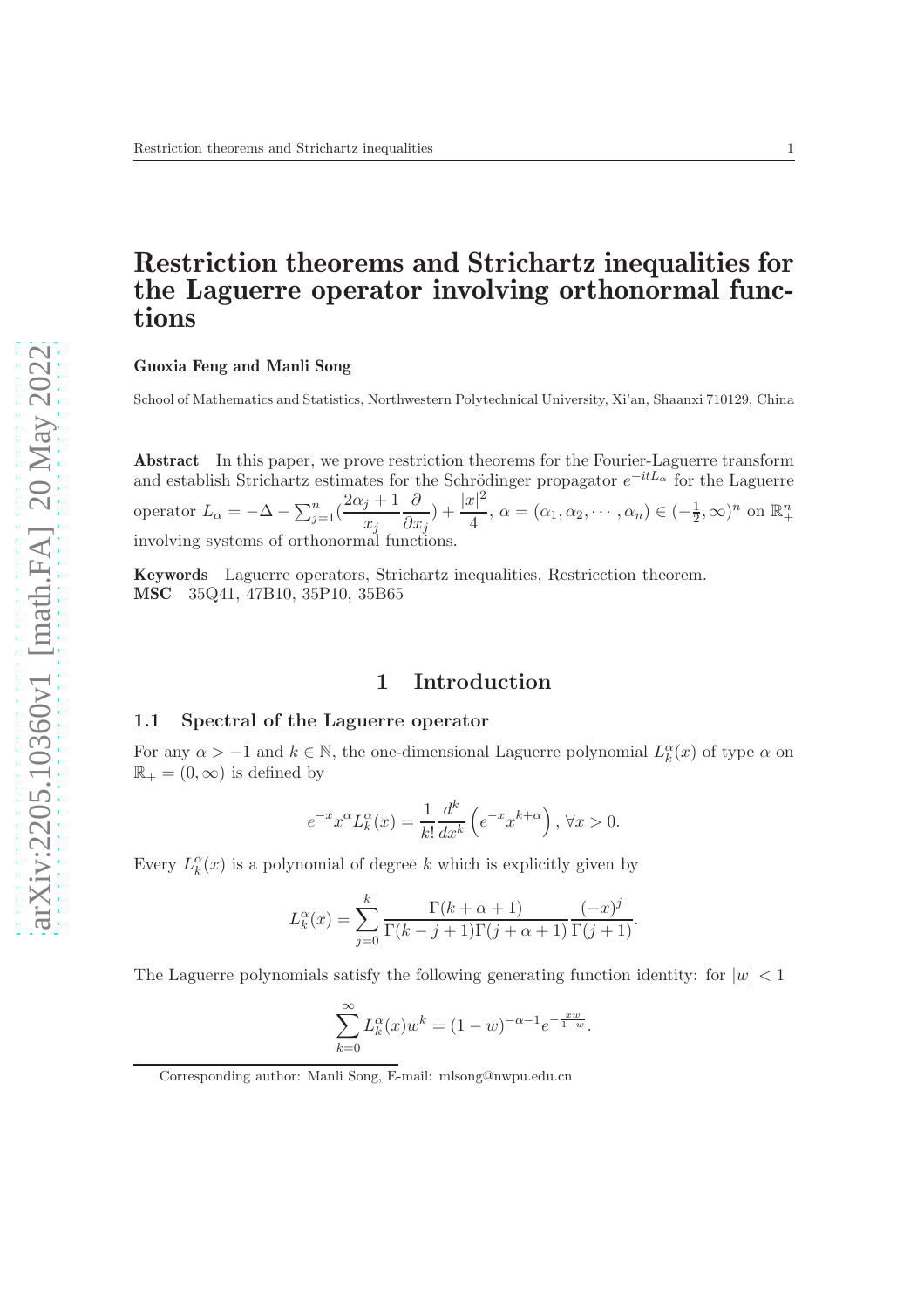Define the Laguerre function  $\psi_k^{\alpha}(x)$  on  $\mathbb{R}_+$  by

$$
\psi_k^{\alpha}(x) = \left(\frac{2^{-\alpha}\Gamma(k+1)}{\Gamma(k+\alpha+1)}\right)^{\frac{1}{2}} L_k^{\alpha}(\frac{x^2}{2})e^{-\frac{x^4}{4}}.
$$

The Laguerre operator on  $\mathbb{R}_+$  is given by

$$
L_{\alpha} = -\frac{d^2}{dx^2} - \frac{2\alpha + 1}{x} \frac{d}{dx} + \frac{x^2}{4}.
$$

Then the one-dimensional Laguerre functions  $\{\psi_k^{\alpha}\}_{k=0}^{\infty}$  form a complete orthonormal system in  $L^2(\mathbb{R}_+,dw_\alpha)$  where  $dw_\alpha(x) = x^{2\alpha+1}dx$ , and  $\psi_k^\alpha$  is an eigenfunction of the Laguerre operator  $L_{\alpha}$  with the eigenvalue  $(2k + \alpha + 1)$ , i.e.,

$$
L_{\alpha}\psi_k^{\alpha} = (2k + \alpha + 1)\psi_k^{\alpha}.
$$

Therefore, for any  $f \in L^2(\mathbb{R}_+, dw_\alpha)$ , it has the Laguerre expansion

$$
f = \sum_{k=0}^{\infty} \langle f, \psi_k^{\alpha} \rangle_{\alpha} \psi_k^{\alpha},
$$

where  $\langle \cdot, \cdot \rangle_{\alpha}$  is an inner product inherited from  $L^2(\mathbb{R}_+, dw_\alpha)$ . It can be easily checked the Laguerre operator  $L_{\alpha}$  is positive and essentially self-adjoint.

For any multi-index  $\mu = (\mu_1, \mu_2, \dots, \mu_n) \in \mathbb{N}^n$  and  $\alpha = (\alpha_1, \alpha_2, \dots, \alpha_n) \in (-1, \infty)^n$ , the *n*-dimensional Lagurre function  $\psi_{\mu}^{\alpha}(x)$  on  $\mathbb{R}^{n}_{+}$  is given by the tensor product of onedimensional Laguerre functions

$$
\psi_{\mu}^{\alpha}(x) = \prod_{j=1}^{n} \psi_{\mu_j}^{\alpha_j}(x_j), \,\forall x = (x_1, x_2, \cdots, x_n) \in \mathbb{R}_+^n,
$$

and the *n*-dimensional Laguerre operator  $L_{\alpha}$  is defined as the sum of one-dimensional Laguerre operator  $L_{\alpha_i}$ 

$$
L_{\alpha} = \sum_{j=1}^{n} L_{\alpha_j} = -\Delta - \sum_{j=1}^{n} \left( \frac{2\alpha_j + 1}{x_j} \frac{\partial}{\partial x_j} \right) + \frac{|x|^2}{4}.
$$

 $L_{\alpha}$  is also positive and essentially self-adjoint and  $\{\psi_{\mu}^{\alpha}\}_{\mu \in \mathbb{N}^n}$  also form a complete orthonormal system in  $L^2(\mathbb{R}^n_+, dw_\alpha)$ , where  $dw_\alpha(x) = x_1^{2\alpha_1+1} x_2^{2\alpha_2+1} \dots x_n^{2\alpha_n+1} dx_1 dx_2 \dots dx_n =$  $x^{2\alpha+1}dx$ . We also have that  $\psi^{\alpha}_{\mu}$  is the eigenfunction of  $L_{\alpha}$  with the eigenvalue  $2|\mu| +$  $\sum_{j=1}^n \alpha_j + n$ , i,e.,

$$
L_{\alpha}\psi^{\alpha}_{\mu} = (2|\mu| + \sum_{j=1}^{n} \alpha_j + n)\psi^{\alpha}_{\mu}, \text{ where } |\mu| = \sum_{j=1}^{n} \mu_j.
$$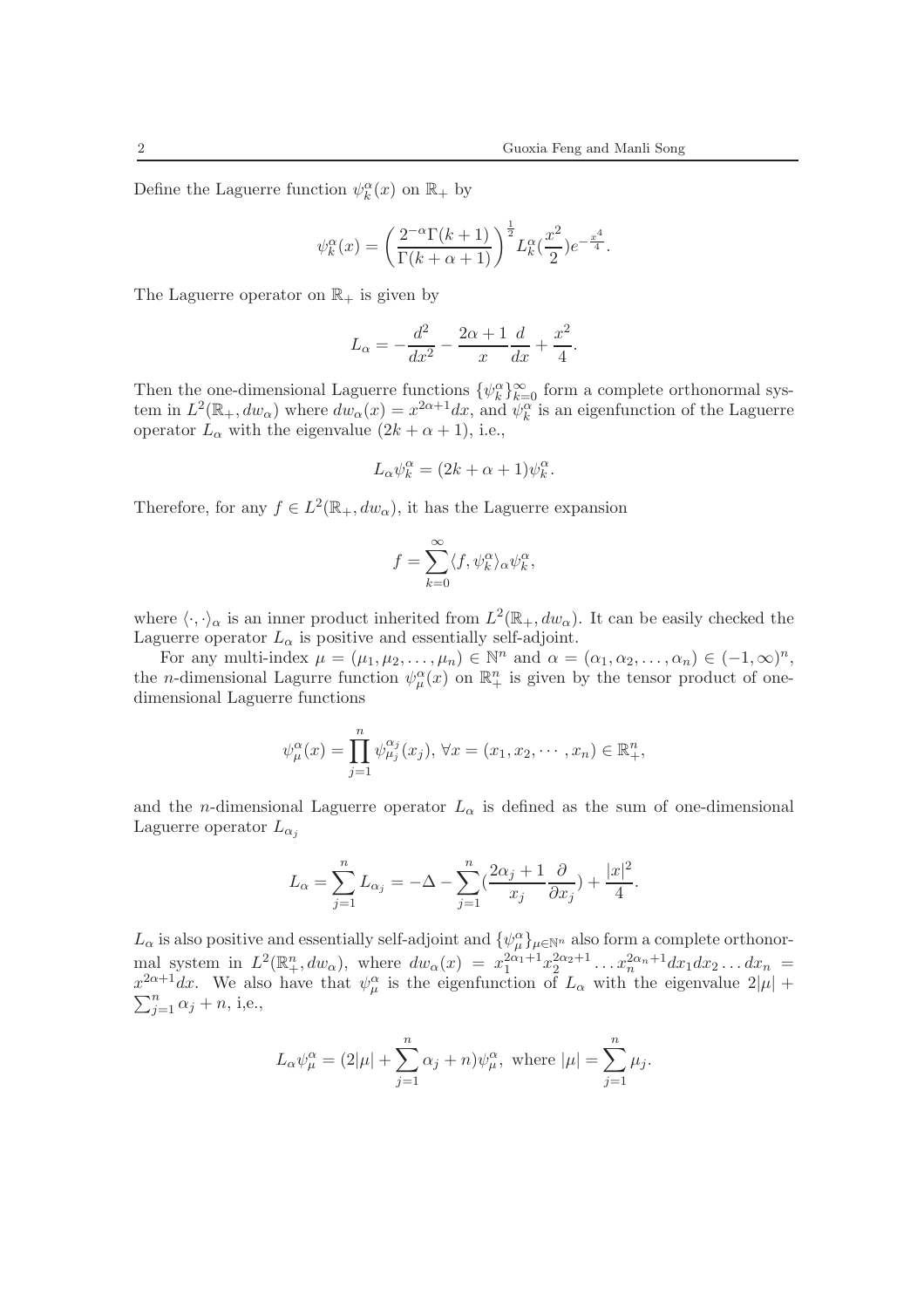Thus, for any  $f \in L^2(\mathbb{R}^n_+, dw_\alpha)$ , it has the Laguerre expansion

$$
f = \sum_{\mu \in \mathbb{N}} \langle f, \psi_\mu^\alpha \rangle_\alpha \psi_\mu^\alpha := \sum_{j=1}^n P_k f,
$$

where  $P_k$  denotes the orthogonal projection operator corresponding to the eigenvalue  $2k+$  $\sum_{j=1}^n \alpha_j + n$ , i.e.,

$$
P_k f = \sum_{|\mu|=k} \langle f, \psi_\mu^\alpha \rangle_\alpha \psi_\mu^\alpha.
$$

Then the spectral decomposition of  $L_{\alpha}$  is explicitly given by

$$
L_{\alpha}f = \sum_{k=0}^{\infty} \left( 2k + \sum_{j=1}^{n} \alpha_j + n \right) P_k f.
$$

For  $f \in L^2(\mathbb{R}^n_+, dw_\alpha)$ ,  $e^{-itL_\alpha} f$  is given by

$$
e^{-itL_{\alpha}}f(x) = \sum_{k=0}^{\infty} e^{-it\left(2k + \sum_{j=1}^{n} \alpha_j + n\right)} P_k f = \sum_{k=0}^{\infty} e^{-it\left(2k + \sum_{j=1}^{n} \alpha_j + n\right)} \sum_{|\mu|=k} \langle f, \psi_{\mu}^{\alpha} \rangle_{\alpha} \psi_{\mu}^{\alpha}.
$$

It is clear that  $e^{-itL_{\alpha}}$  is a unitary operator on  $L^2(\mathbb{R}^n_+, dw_{\alpha})$  with the adjoint operator  $e^{itL_{\alpha}}$ .

**Remark 1.1.**  $e^{-itL_{\alpha}}f$  is periodic in t if and only if  $\sum_{j=1}^{n} \alpha_j$  is rational while  $|e^{-itL_{\alpha}}f|$ is always periodic in t with period of  $\pi$ .

**Lemma 1.1** (see [\[10\]](#page-17-0)). Let  $z = r + it$ ,  $r > 0$  and  $\alpha \in (-\frac{1}{2})$  $(\frac{1}{2}, \infty)^n$ . Then  $e^{-zL_{\alpha}}$  is an integral operator on  $L^2(\mathbb{R}^n_+, dw_\alpha)$  and

$$
e^{-zL_{\alpha}}f(x) = \int_{\mathbb{R}_+^n} f(y)K_z^{\alpha}(x, y)dw_{\alpha}(y),
$$
  

$$
K_z^{\alpha}(x, y) = \sum_{k=0}^n e^{-z(2k + \sum_{j=1}^n \alpha_j + n)} \sum_{|\mu|=k} \psi_{\mu}^{\alpha}(x)\psi_{\mu}^{\alpha}(y).
$$

Moreover, for any  $r \in (0,1]$ , we have a uniform estimate for the kernel

<span id="page-2-0"></span>
$$
|K_z^{\alpha}(x,y)| \leqslant \frac{C}{\left|\sin t\right|^{\frac{n}{j=1}\alpha_j}},\tag{1}
$$

where  $C > 0$  depends only on n and  $\alpha$ .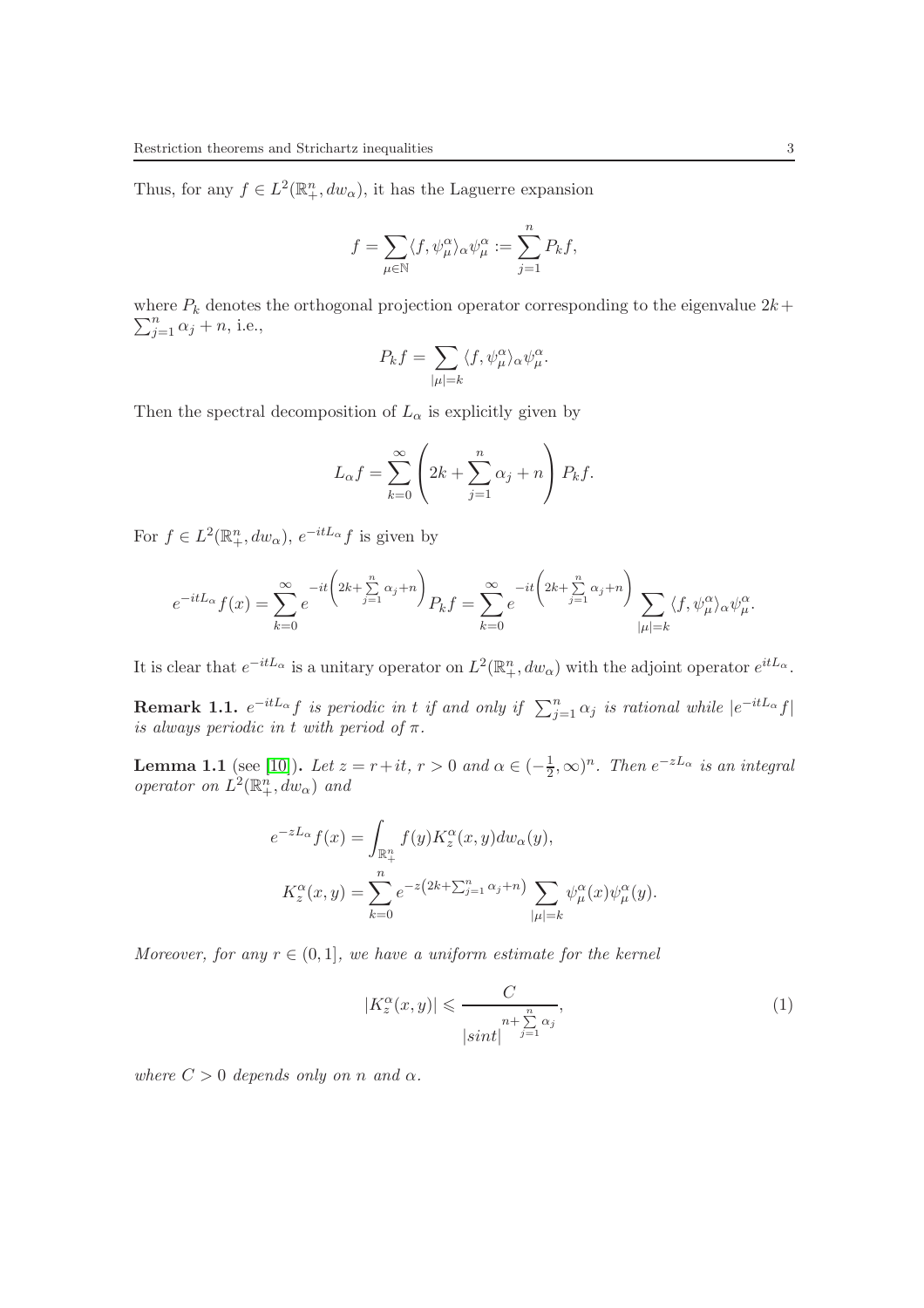#### 1.2 The restriction problem for the Laguerre operator

The restriction theorem for the Fourier transform plays an important role in harmonic analysis as well as in the theory of partial differential equations. Given a surface  $S$  in  $\mathbb{R}^n$ , one asks for which exponent  $1 \leqslant p \leqslant 2$  the Fourier transform of an  $L^p$ -function is square integrable on  $S$ , which is a classical model case of restriction problem often considered in the literature. There are two types of surfaces for which this problem has been completely settled. For smooth compact surfaces with non-zero Gauss curvature, see the work by Stein-Tomas [\[12,](#page-17-1) [14\]](#page-17-2). For quadratic surfaces, Strichartz [\[13\]](#page-17-3) split them into three categories (parabloid-like, cone-like or sphere-like) and gave a complete answer. In this section, we introduce the restriction problem for the Laguerre operator.

For any  $f \in L^1(\mathbb{R}^n_+, dw_\alpha)$  and  $\alpha \in (-\frac{1}{2})$  $(\frac{1}{2}, \infty)^n$ , the Fourier-Laguerre transform of f is defined by

$$
\hat{f}(\mu,\alpha) = \int_{\mathbb{R}^n_+} f(x) \psi_{\mu}^{\alpha}(x) dw_{\alpha}(x), \ \ \forall \mu \in \mathbb{N}^n.
$$

If  $f \in L^2(\mathbb{R}^n_+, dw_\alpha)$ , then  $\{\hat{f}(\mu, \alpha)\}_{\mu \in \mathbb{N}^n} \in \ell^2(\mathbb{N}^n)$  and satisfies the Plancherel formula

<span id="page-3-1"></span>
$$
||f||_{L^{2}(\mathbb{R}_{+}^{n}, dw_{\alpha})} = ||\{\hat{f}(\mu, \alpha)\}||_{\ell^{2}(\mathbb{N}^{n})}.
$$
\n(2)

The inverse Laguerre transform is given by

$$
f(x)=\sum_{\mu\in \mathbb{N}^n}\widehat{f}(\mu,\alpha)\psi_{\mu}^{\alpha}(x),\,\forall f\in\mathcal{S}(\mathbb{R}^n_+,dw_{\alpha}).
$$

It was discovered by Strichartz [\[13\]](#page-17-3) that the restriction theorems for some quadradic surfaces are linked to the space-time decay estimates (also called Strichartz estimates) for some envolution equations. Consider the Schrödinger equation associated with the Laguerre operator

<span id="page-3-0"></span>
$$
\begin{cases}\ni\partial_t u(x,t) = L_\alpha u(x,t), \ x \in \mathbb{R}^n_+, t \in \mathbb{R} \\
u(x,0) = f(x).\n\end{cases} \tag{3}
$$

We know that if  $f \in L^2(\mathbb{R}^n_+, dw_\alpha)$ , the solution of this initial value problem [\(3\)](#page-3-0) is given by  $u(x,t) = e^{-itL_{\alpha}} f(x)$  and  $|u(x,t)|$  is periodic in t with period  $\pi$ .

By the idea of Strichartz [\[13\]](#page-17-3), the space-time decay estimate for the solution of [\(3\)](#page-3-0) is also reduced to the restriction theorem on  $\mathbb{R}^n_+ \times \mathbb{T}$  where  $\mathbb{T} = [-\pi, \pi]$ . So we need to introduce the Fourier-Laguerre transform on  $\mathbb{R}^n_+ \times \mathbb{T}$ . For any  $F \in L^1(\mathbb{T}, L^1(\mathbb{R}^n_+, dw_\alpha)),$ the Fourier-Laguerre transform is given by

$$
\hat{F}(\mu,\nu,\alpha) = \frac{1}{2\pi} \int_{\mathbb{R}^n_+} \int_{\mathbb{T}} F(x,t) \psi_{\mu}^{\alpha}(x) e^{it\nu} dt dw_{\alpha}(x), \,\forall \mu \in \mathbb{N}^n, \nu \in \mathbb{Z}.
$$

If  $F \in L^2(\mathbb{T}, L^2(\mathbb{R}^n_+, dw_\alpha)),$  then  $\{\hat{F}(\mu, \nu, \alpha)\}_{(\mu, \nu)\in \mathbb{N}^n \times \mathbb{Z}} \in \ell^2(\mathbb{N}^n \times \mathbb{Z})$  and the Plancherel formula is of the form

<span id="page-3-2"></span>
$$
||F||_{L^2(\mathbb{T}, L^2(\mathbb{R}^n_+, dw_\alpha))} = \sqrt{2\pi} ||\{\hat{F}(\mu, \nu, \alpha)\}||_{\ell^2(\mathbb{N}^n \times \mathbb{Z})}. \tag{4}
$$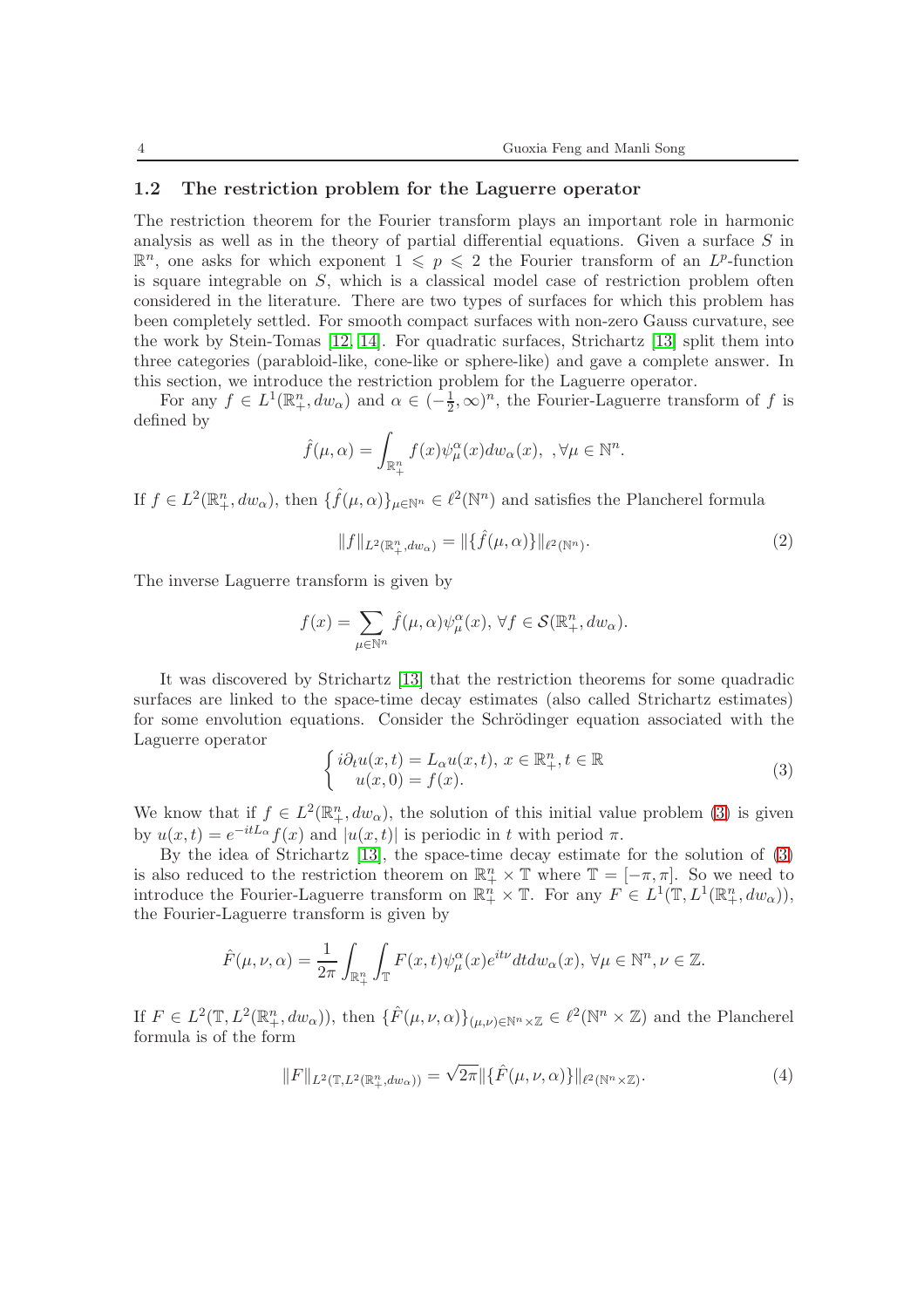The inverse Fourier-Laguerre transform is given by

$$
F(x,t) = \sum_{(\mu,\nu) \in \mathbb{N}^n \times \mathbb{Z}} \hat{F}(\mu,\nu,\alpha) \psi_{\mu}^{\alpha}(x) e^{-it\nu}.
$$

For any discrete surface  $S$  in  $\mathbb{N}^n \times \mathbb{Z}$  with respect to counting measure, define the restriction operator  $\mathcal{R}_S F := \{\hat{F}(\mu,\nu,\alpha)\}_{(\mu,\nu)\in S}$  and its dual operator (also called the Fourier-Laguerre extension operator) as

$$
\mathcal{E}_S(\{\hat{F}(\mu,\nu,\alpha)\})(x,t) := \sum_{(\mu,\nu) \in S} \hat{F}(\mu,\nu,\alpha) \psi_\mu^\alpha(x) e^{-it\nu}.
$$

We consider the following restriction problem:

**Problem 1.** For which exponents of p, q,  $1 \leq p, q \leq 2$ , is it true that the sequence of the Fourier-Laguerre transforms of  $F \in L^q(\mathbb{T}, L^p(\mathbb{R}^n_+, dw_\alpha))$  belongs to  $\ell^2(S)$ ? i.e.

$$
\|\mathcal{R}_S F\|_{\ell^2(S)} \leq C \|F\|_{L^q(\mathbb{T}, L^p(\mathbb{R}^n_+, dw_\alpha))}?
$$

The duality argument shows that it is completely equivalent to the boundedness of the extension operator  $\mathcal{E}_S$  from  $\ell^2(S)$  to  $L^{q'}(\mathbb{T}, L^{p'}(\mathbb{R}^n_+, dw_\alpha))$  where  $\frac{1}{p} + \frac{1}{p'} = 1$  and  $\frac{1}{q} + \frac{1}{q'} = 1$ .

**Problem 2.** For which exponents of p,q,  $1 \leq p, q \leq 2$ , is it true that the extension Fourier-Laguerre operator  $\mathcal{E}_S$  is bounded from  $\ell^2(S)$  to  $L^{q'}(\mathbb{T}, L^{p'}(\mathbb{R}^n_+, dw_\alpha))$  ? i.e.

$$
\|\mathcal{E}_S(\{\hat{F}(\mu,\nu,\alpha)\})\|_{L^{q'}(\mathbb{T},L^{p'}(\mathbb{R}_+^n,dw_\alpha))} \leq C \|\{\hat{F}(\mu,\nu,\alpha)\}\|_{\ell^2(S)}?
$$

Note the fact that  $\mathcal{E}_S$  is bounded from  $\ell^2(S)$  to  $L^{q'}(\mathbb{T}, L^{p'}(\mathbb{R}^n_+, dw_\alpha))$  if and only if  $\mathcal{T}_S := \mathcal{E}_S(\mathcal{E}_S)^*$  is bounded from  $L^q(\mathbb{T}, L^p(\mathbb{R}^n_+, dw_\alpha))$  to  $L^{q'}(\mathbb{T}, L^{p'}(\mathbb{R}^n_+, dw_\alpha)).$ 

**Problem 3.** For which exponents of p, q,  $1 \leq p, q \leq 2$ , the operator  $\mathcal{T}_S$  is bounded from  $L^q(\mathbb{T}, L^p(\mathbb{R}^n_+, dw_\alpha))$  to  $L^{q'}(\mathbb{T}, L^{p'}(\mathbb{R}^n_+, dw_\alpha))$ ? i.e.

$$
\|\mathcal{T}_{S}F\|_{L^{q'}(\mathbb{T},L^{p'}(\mathbb{R}_{+}^{n},dw_{\alpha}))} \leq C\|F\|_{L^{q}(\mathbb{T},L^{p}(\mathbb{R}_{+}^{n},dw_{\alpha}))}?
$$

**Remark 1.2.** Throughout this paper, the mixed norm  $\|\cdot\|_{L^q(\mathbb{T}, L^p(\mathbb{R}^n_+, dw_\alpha))}$  is defined by

$$
||f||_{L^q(\mathbb{T},L^p(\mathbb{R}^n_+,dw_\alpha))} = \left(\int_{-\pi}^{\pi} \left(\int_{\mathbb{R}^n_+} |f(x,t)|^p dw_\alpha(x)\right)^{\frac{q}{p}} dt\right)^{\frac{1}{q}}.
$$

### <span id="page-4-0"></span>1.3 Relation between estriction estimates and Strichartz inequalities for the Schrödinger equations associated with the Laguerre operator

Restriction estimates have several applications, from spectral theory to number theory. An important application of the restriction theorem for the type of sphere-like surface proved in  $[13]$  is known as the Strichartz inequality for the solution to the Schrödinger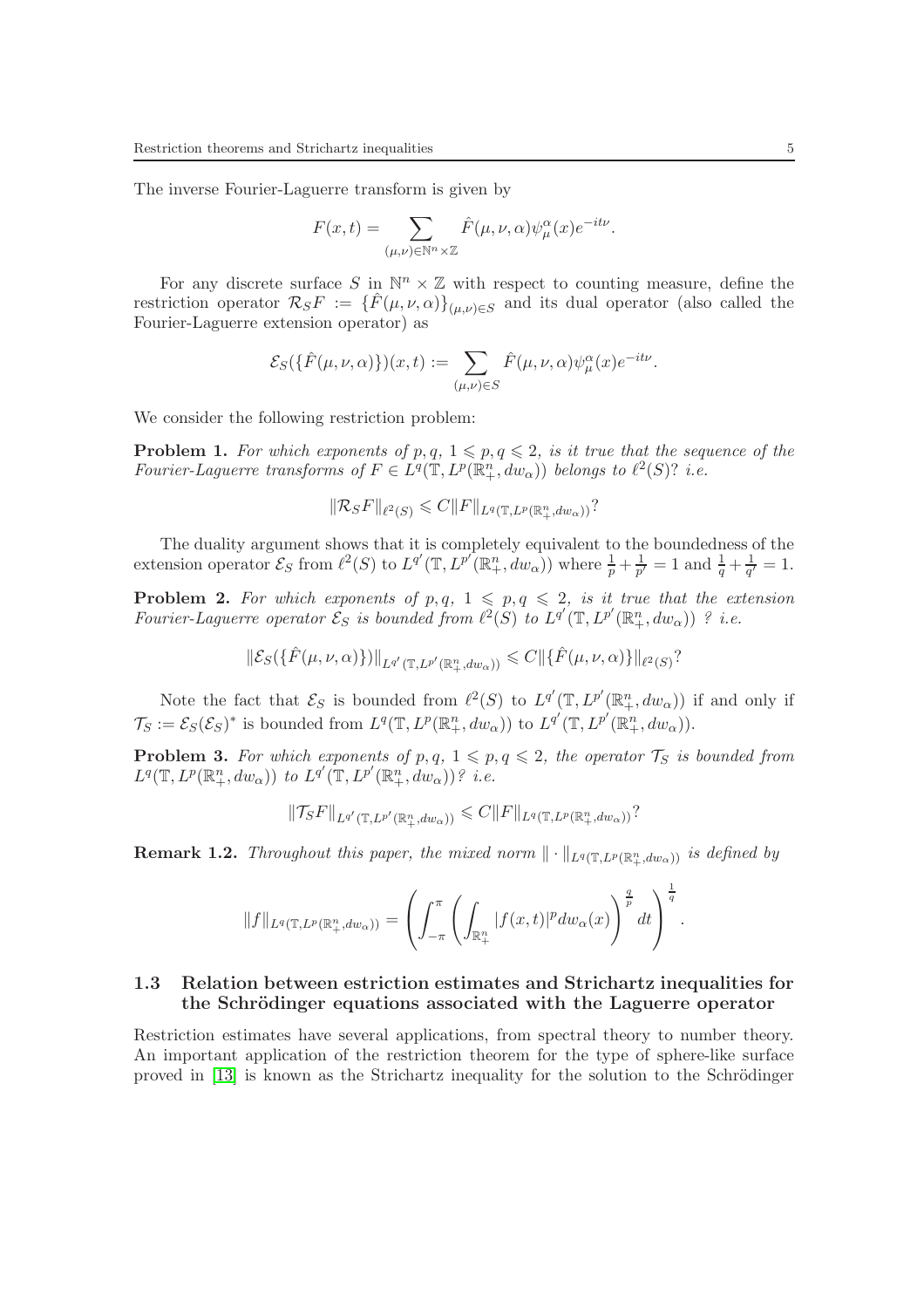equation, which is a widely used tool to study the nonlinear Schrödinger equation. In this section, we explain the relation between the restriction theorem on certain dicrete surface and the Strichartz estimate for the solution of the Schrödinger equation  $(3)$  associated with the Laguerre operator.

Choose S to be the discrete surface  $S = \{(\mu, \nu) \in \mathbb{N}^n \times \mathbb{Z} : \nu = 2|\mu| + n\}$ . For some measurable function  $f$  on  $\mathbb{R}^n_+$ , let

$$
\hat{F}(\mu, \nu, \alpha) = \begin{cases} \hat{f}(\mu, \alpha), & \text{if } \nu = 2|\mu| + n \\ 0, & \text{otherwise.} \end{cases}
$$

Then for any  $f \in L^2(\mathbb{R}^n_+, dw_\alpha)$ , by the Plancherel formula [\(2\)](#page-3-1) and [\(4\)](#page-3-2), we have

<span id="page-5-0"></span>
$$
||F||_{(L^{2}(\mathbb{T}), L^{2}(\mathbb{R}_{+}^{n}, dw_{\alpha}))} = \sqrt{2\pi} ||{\hat{F}(\mu, \nu, \alpha)}\}||_{\ell^{2}(S)}
$$
  

$$
= \sqrt{2\pi} ||{\hat{f}(\mu, \alpha)}\}||_{\ell^{2}(\mathbb{N}^{n})} = \sqrt{2\pi} ||f||_{L^{2}(\mathbb{R}_{+}^{n}, dw_{\alpha})}. \tag{5}
$$

Hence,  $F \in L^2(\mathbb{T}, L^2(\mathbb{R}^n_+, dw_\alpha))$  and

<span id="page-5-1"></span>
$$
\mathcal{E}_{S}(\{\hat{F}(\mu,\nu,\alpha)\})(x,t) = \sum_{(\mu,\nu)\in S} \hat{F}(\mu,\nu,\alpha)\psi_{\mu}^{\alpha}(x)e^{-it\nu}
$$
  
\n
$$
= \sum_{\mu\in\mathbb{N}^{n}} \hat{f}(\mu,\alpha)\psi_{\mu}^{\alpha}(x)e^{-it(2|\mu|+n)}
$$
  
\n
$$
= \sum_{\mu\in\mathbb{N}^{n}} \langle f,\psi_{\mu}^{\alpha}\rangle_{\alpha}\psi_{\mu}^{\alpha}(x)e^{-it(2|\mu|+n)}
$$
  
\n
$$
= e^{it\sum_{j=1}^{n}\alpha_{j}} \sum_{\mu\in\mathbb{N}^{n}} e^{-it(2|\mu|+\sum_{j=1}^{n}\alpha_{j}+n)} \langle f,\psi_{\mu}^{\alpha}\rangle_{\alpha}\psi_{\mu}^{\alpha}(x)
$$
  
\n
$$
= e^{it\sum_{j=1}^{n}\alpha_{j}} \cdot e^{-itL_{\alpha}}f(x).
$$
 (6)

If  $\mathcal{E}_S$  is bounded from  $\ell^2(S)$  to  $L^{q'}(\mathbb{T}, L^{p'}(\mathbb{R}^n_+, dw_\alpha))$  for some  $1 \leqslant p, q \leqslant 2$ , the Strichartz inequality follows from [\(5\)](#page-5-0) and [\(6\)](#page-5-1) that

$$
||e^{-itL_{\alpha}}f||_{L^{q'}(\mathbb{T},L^{p'}(\mathbb{R}_{+}^{n},dw_{\alpha}))} = ||\mathcal{E}_{S}(\{\hat{F}(\mu,\nu,\alpha)\})||_{L^{q'}(\mathbb{T},L^{p'}(\mathbb{R}_{+}^{n},dw_{\alpha}))}
$$
  

$$
\leq C||\{\hat{F}(\mu,\nu,\alpha)\}||_{\ell^{2}(S)}
$$
  

$$
= C\sqrt{2\pi}||f||_{L^{2}(\mathbb{R}_{+}^{n},dw_{\alpha})}.
$$

Indeed, the Strichartz inequality for the solution of the schrödinger equation [\(3\)](#page-3-0) associated with the Laguerre operator holds if only if the restriction theorem holds on the specific surface  $S = \{(\mu, \nu) \in \mathbb{N}^n \times \mathbb{Z} : \nu = 2|\mu| + n\}.$ 

Sohani [\[10\]](#page-17-0) established Strichartz estimate for the Schrödinger progagator  $e^{-itL_{\alpha}}$ .

<span id="page-5-2"></span>**Lemma 1.2.** Let  $n \geq 1$  and  $\alpha \in \left(-\frac{1}{2}\right)$  $(\frac{1}{2}, \infty)^n$ . If  $1 \leqslant p \leqslant \infty$ ,  $1 < q \leqslant \infty$  and

$$
\frac{1}{q} + \frac{n + \sum_{j=1}^{n} \alpha_j}{p} = n + \sum_{j=1}^{n} \alpha_j,
$$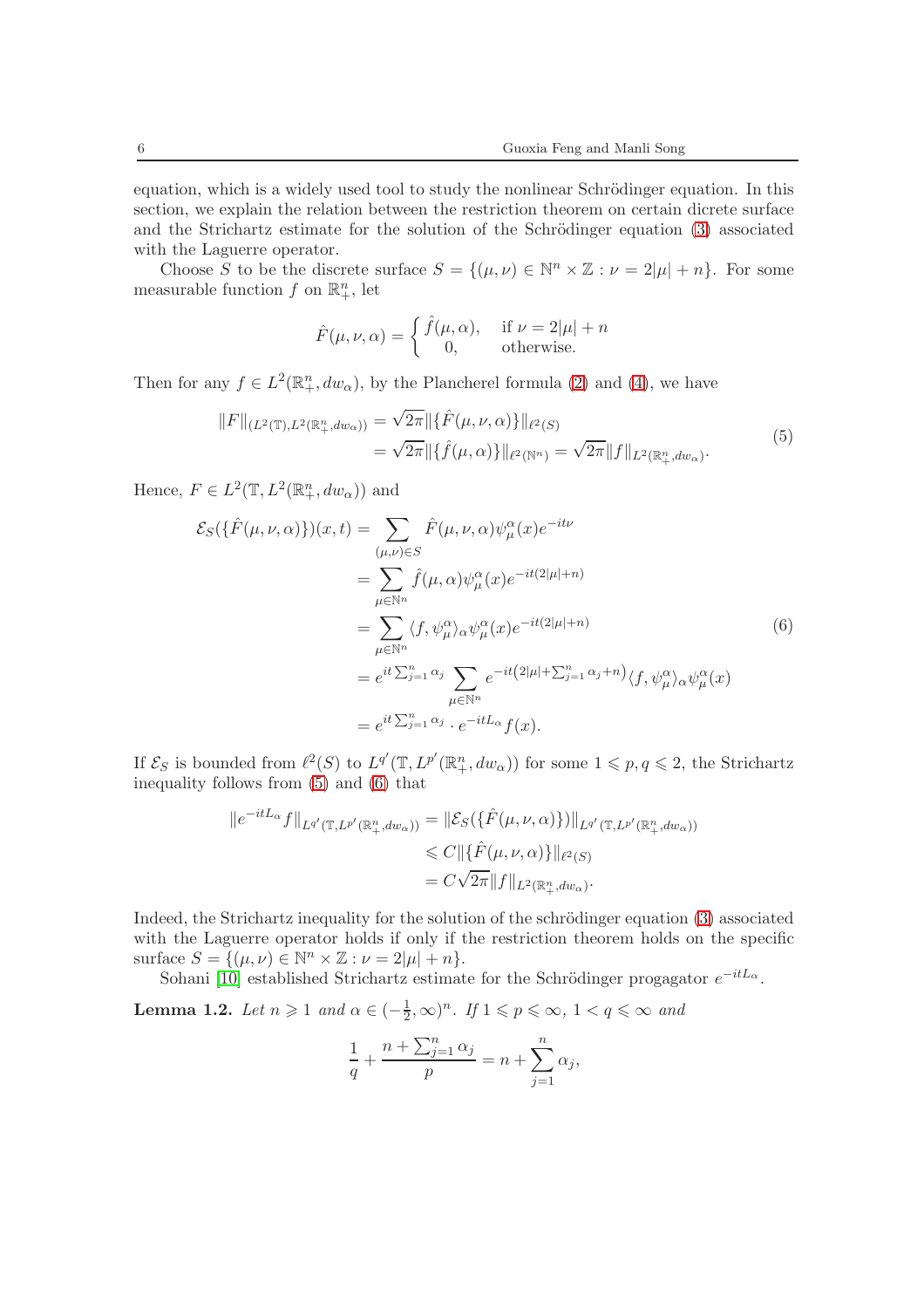we have

$$
||e^{-itL_{\alpha}}f||_{L^{2q}(\mathbb{T},L^{2p}(\mathbb{R}^n_+,dw_{\alpha}))} \leqslant C||f||_{L^{2}(\mathbb{R}^n_+,dw_{\alpha})}.
$$

Equivalently, we obtain the following restriction theorem on the specific surface  $S =$  $\{(\mu, \nu) \in \mathbb{N}^n \times \mathbb{Z} : \nu = 2|\mu| + n\}.$ 

<span id="page-6-0"></span>**Theorem 1.1.** (Restriction theorem for a single function) Let  $S = \{(\mu, \nu) \in \mathbb{N}^n \times \mathbb{Z} :$  $\nu = 2|\mu| + n$ . Under the same hypotheses as in Lemma [1.2,](#page-5-2) we have

$$
\|\mathcal{E}_S(\{\hat{F}(\mu,\nu,\alpha)\})\|_{L^{2q}(\mathbb{T},L^{2p}(\mathbb{R}_+^n,dw_\alpha))}\leqslant C\|\{\hat{F}(\mu,\nu,\alpha)\}\|_{\ell^2(S)}.
$$

#### 1.4 Generalizations to the system of orthonormal functions

Generalizing functional inequlities involving a single function to the system of orthonormal functions is not a new topic. It is strongly motivated by the study many-body systems in quantum mechnics, where a system of N independent fermions in  $\mathbb{R}^n$  is decribed by a collection of N orthonormal functions in  $L^2(\mathbb{R}^n)$ . For this reason, it is important to obtain functional inequalities involving a large number of orthonormal functions.

The first example is the Lieb-Thirring inequality [\[6\]](#page-16-0) generating the Gagliardo-Nirenberg-Sobolev inequality, which is a decisive tool for proving stability of matter. In 2013, Frank, Lewin, Lieb and Seiringer [\[1\]](#page-16-1) generalized the Strichartz inequality to a system of orthonormal functions. Lewin and Sabin [\[4,](#page-16-2) [5\]](#page-16-3) applied the generalized Strichartz estimates to study the nonlinear evolution of quatum system with infinite many particles.

Later, Frank and Sabin [\[2\]](#page-16-4) obtained a duality principle in terms of Schatten class and generalized the theorems of Stein-Tomas and Strichartz about surfaces restrictions of Fourier transforms to systems of orthonormal functions. The advantage of the duality principle is that it allows to deduce automatically the restriction bounds for orthonormal systems from Schatten bounds for a single function if it could be obtained by a certain method based on complex interpolation. Now we explain how to get the Schatten bounds. Stein [\[12\]](#page-17-1) and Strichartz [\[13\]](#page-17-3) proved the boundedness of  $\mathcal{T}_S$  by introducing an analytic family of operators  ${T<sub>z</sub>}$  in the sense of Stein defined in a strip  $a \leq \Re(z) \leq b$  in the complex plane such that  $\mathcal{T}_S = T_c$  for some  $c \in [a, b]$ . They proved that  $T_z$  is  $L^2 - L^2$ bounded on the line  $\Re(z) = b$  and  $L^1 - L^{\infty}$  bounded of on the line  $\Re(z) = a$ . Using Stein's complex interpolation theorem [\[11\]](#page-17-4), they deduced the  $L^p - L^{p'}$  boundedness of  $\mathcal{T}_S$  for some  $p \in [1,2]$ . By Hölder's inequality,  $\widetilde{\mathcal{T}}_S$  is  $L^p - L^{p'}$  bounded if and if the operator  $W_1 \mathcal{T}_S W_2$ is  $L^2 - L^2$  bounded for any  $W_1, W_2 \in L^{\frac{2p}{2-p}}(\mathbb{R}^n)$ . Indeed, Frank and Sabin [\[2\]](#page-16-4) showed a stronger Schatten bound for  $W_1 \mathcal{T}_S W_2$  which was a more general result than  $L^2 - L^2$ boundedness.

Motivated by Strichartz [\[13\]](#page-17-3) and Frank-Sabin [\[2\]](#page-16-4), Mandal and Swain [\[7,](#page-16-5) [8\]](#page-17-5) recently proved the restriction theorems and obtained the Strichartz estimates for systems of orthonormal functions for the Hermite and special Hermite operator.

To the best of our knowledge, the study on the restriction theorem with respect to the Fourier-Laguerre transform has not been considered in the literature so far. The aim of this paper is to establish the restriction theorem and Strichartz estimate for systems of orthonormal functions with respect to the Laguerre operator. We consider the restriction estimate of the form: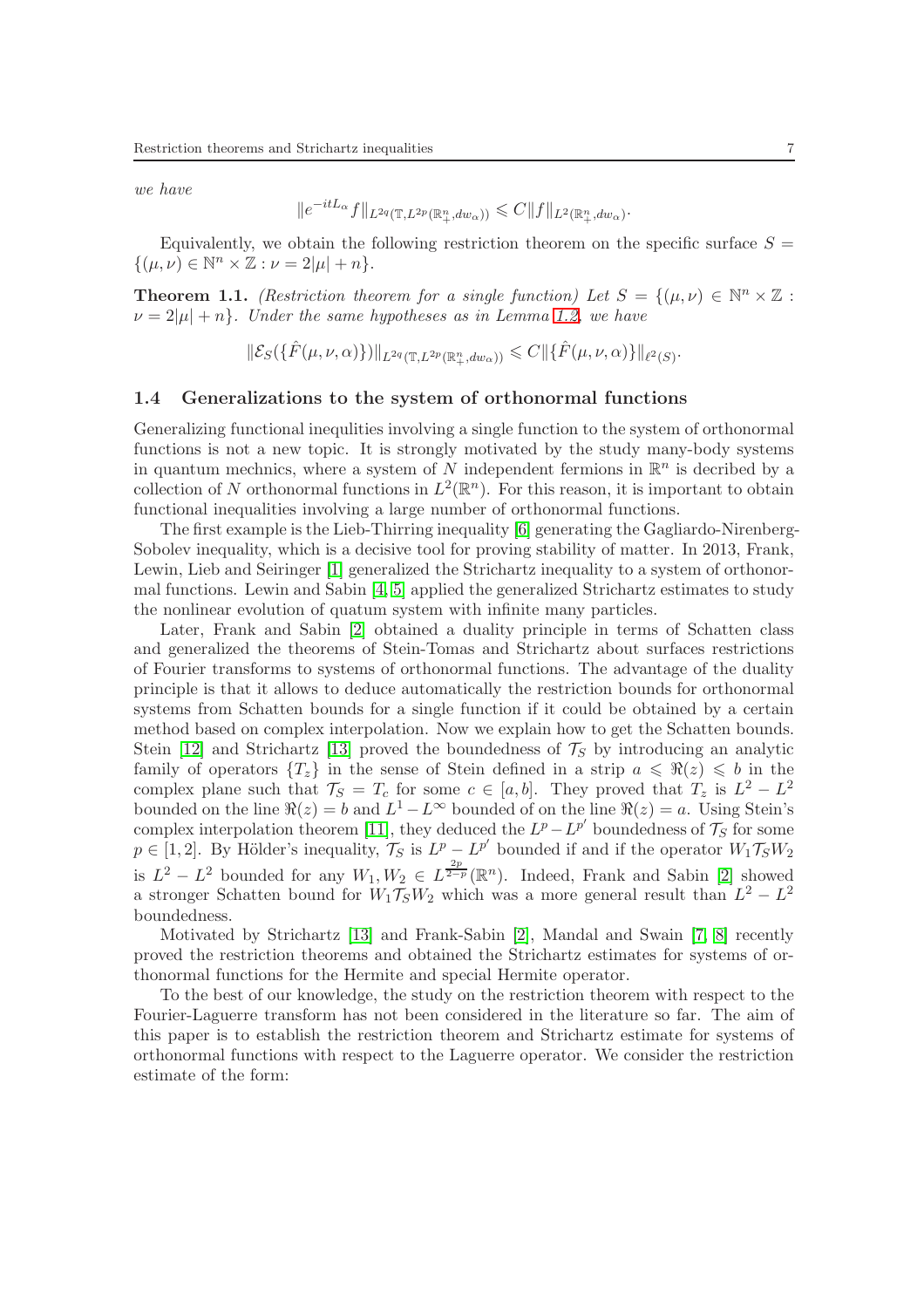**Problem 4.** For any orthonormal system  $\left\{\{\hat{F}_j(\mu,\nu,\alpha)\}_{(\mu,\nu)\in\mathbb{N}^n\times\mathbb{Z}}\right\}$  $_{j\in J}$  in  $\ell^2(S)$  and any sequence  ${n_j}_{j \in J} \subseteq \mathbb{C}$ , we have

$$
\bigg\|\sum_{j\in J}n_j\big|\mathcal{E}_S\{\hat{F}_j(\mu,\nu,\alpha)\}\big|^2\bigg\|_{L^{\frac{q'}{2}}(\mathbb{T},L^{\frac{p'}{2}}(\mathbb{R}_+^n, dw_\alpha))}\leqslant C\bigg(\sum_{j\in J}|n_j|^{\lambda'}\bigg)^{\frac{1}{\lambda'}},
$$

 $for~some~1\leqslant p,q\leqslant 2\,~and~\lambda\geqslant 1,\;with~C>0\,~independent~of\left\{\{\hat{F}_j(\mu,\nu,\alpha)\}_{(\mu,\nu)\in\mathbb{N}^n\times\mathbb{Z}}\right\}$ j∈J and  $\{n_i\}_{i\in J}$ ,

If S is the discrete surface  $S = \{(\mu, \nu) \in \mathbb{N}^n \times \mathbb{Z} : \nu = 2|\mu| + n\}$ , by [\(6\)](#page-5-1), we deduce the corresponding generalized Strichartz estimate

$$
\bigg\|\sum_{j\in J}n_j|e^{-itL_\alpha}f_j|^2\bigg\|_{L^{\frac{q'}{2}}(\mathbb{T},L^{\frac{p'}{2}}(\mathbb{R}_+^n,dw_\alpha))}\leqslant C\bigg(\sum_{j\in J}|n_j|^{\lambda'}\bigg)^{\frac{1}{\lambda'}},
$$

for any orthonormal system  $\{f_j\}_{j\in J}$  in  $L^2(\mathbb{R}^n_+, dw_\alpha)$  and any sequence  $\{n_j\}_{j\in J}\subseteq \mathbb{C}$ .

The construction of this paper is as follows: In section 2, we introduce the defintion of Schatten space, a complex interpolation method and the duality principle in terms of Schatten class. In section 3, we eastablish the Schatten boundedness for the Fourier-Laguerre extension operator for some  $\lambda_0 > 1$  by using the complex interpolation. In section 4, we prove the restriction theorems and Strichartz inequalities for systems of orthonormal functions associated with the Laguerre operator. As an application, we obtain the global well-posedness for the nonlinear Laguerre-Hartree equation in Schatten space.

## 2 Prilimaries

#### 2.1 Schatten class

We recall the defintion of Schatten space (see [\[9\]](#page-17-6)). Let  $\mathcal H$  be a complex and separable Hilbert space. Let  $T : \mathcal{H} \to \mathcal{H}$  be a compact operator and  $T^*$  denote the adjoint of  $T$ . The singular values of T are the non-zero eigenvalues of  $|T| := \sqrt{T^*T}$ , which form an at most countable set denoted by  $\{s_j(T)\}_{j\in\mathbb{N}}$ . For  $\lambda > 0$ , the Schatten space  $\mathcal{G}^{\lambda}(\mathcal{H})$  is defined as the space of all compact operators  $T$  on  $H$  such that

$$
\left(\sum_{j=1}^{\infty} s_j(T)^{\lambda}\right)^{\frac{1}{\lambda}} < \infty.
$$

When  $\lambda \geq 1$ ,  $\mathcal{G}^{\lambda}(\mathcal{H})$  is a Banach space endowed with the Schatten  $\lambda$ -norm defined by

$$
||T||_{\mathcal{G}^{\lambda}(\mathcal{H})} = \left(\sum_{j=1}^{\infty} s_j(T)^{\lambda}\right)^{\frac{1}{\lambda}}, \forall T \in \mathcal{G}^{\lambda}(\mathcal{H}).
$$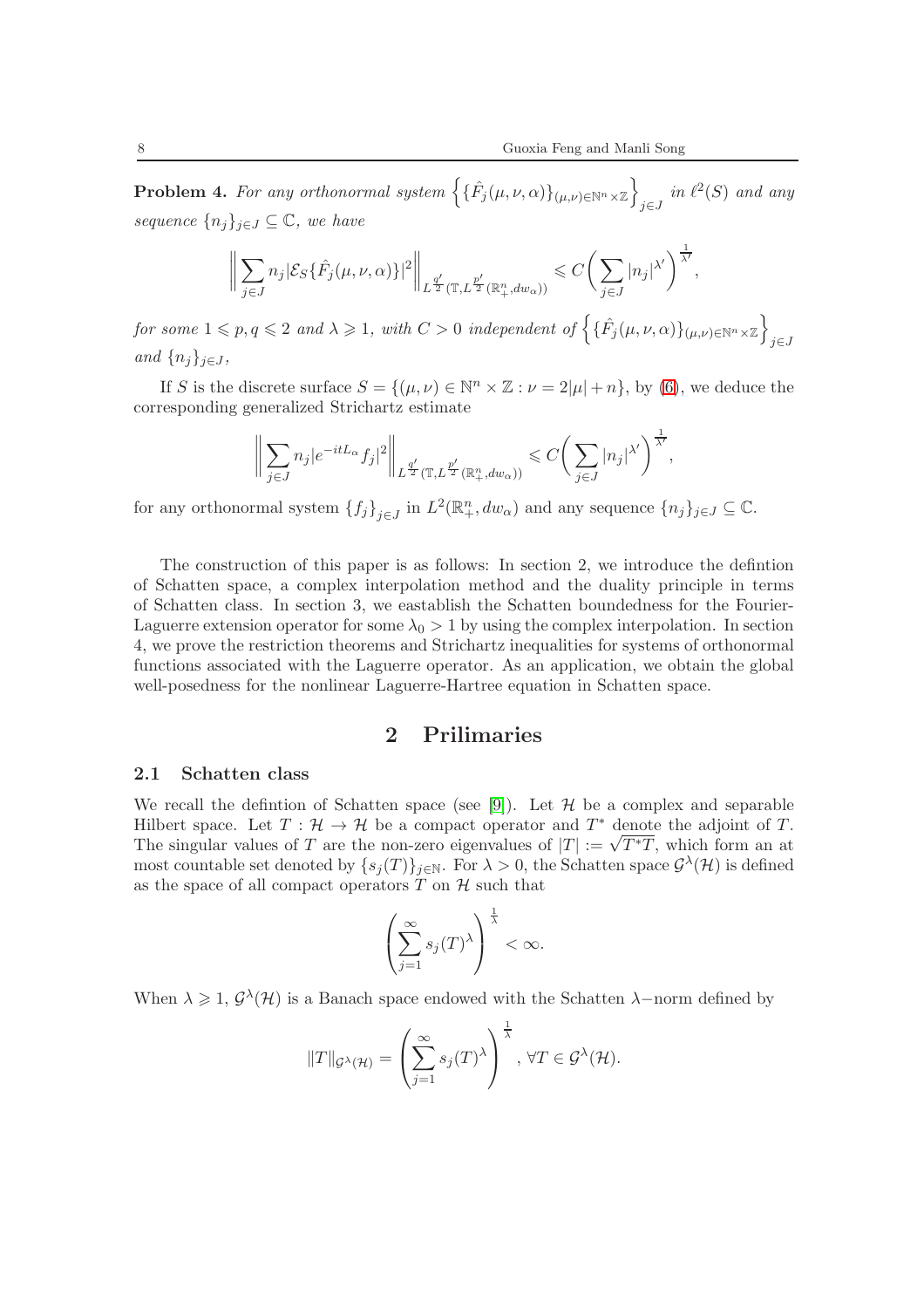In particular, when  $\lambda = 1$ , an operator belonging to the space  $\mathcal{G}^1(\mathcal{H})$  is known as Trace class operator; when  $\lambda = 2$ , an operator belonging to the space  $\mathcal{G}^2(\mathcal{H})$  is known as Hilbert-Schmidt class operator.

#### 2.2 The complex interpolation method

Let us first recall that a family of operators  ${T_z}$  on  $\mathbb{R}^n_+ \times \mathbb{T}$  defined in a strip  $a \leq \Re(z) \leq b$ in the complex plane is analytic in the sense of Stein if it has the following properties:

(1) For each  $z : a \leq \Re(z) \leq b$ ,  $T_z$  is a linear transformation of simple functions on  $\mathbb{R}^n_+ \times \mathbb{T}$  (that is, functions that take on only a finite number of nonzero values on sets of finite measure on  $\mathbb{R}^n_+ \times \mathbb{T}$ ) to measurable functions on  $\mathbb{R}^n_+ \times \mathbb{T}$ .

(2) For all simple functions  $F, G$  on  $\mathbb{R}^n_+ \times \mathbb{T}$ , the map  $z \to \langle G, T_z F \rangle_\alpha$  is analytic in  $a < \Re(z) < b$  and continuous in  $a \leq \Re(z) \leq b$ .

(3) Moreover,  $\sup_{a\leq \lambda\leq b} |\langle G, T_{\lambda+i}sF\rangle_{\alpha}| \leq C(s)$  for some  $C(s)$  with at most a (double) exponential growth in s.

We obtain Schatten boundedness by a complex interpolation method and we refer to Proposition 1 of [\[2\]](#page-16-4) with approciate modifications.

<span id="page-8-0"></span>**Lemma 2.1.** Let  $\{T_z\}$  be an analytic family of operator on  $\mathbb{R}^n_+ \times \mathbb{T}$  in the sense of Stein defined in the strip  $-\lambda_0 \leq \Re(z) \leq 0$  for some  $\lambda_0 > 1$ . Assume that we have the following bounds

$$
||T_{is}||_{L^2(\mathbb{T}, L^2(\mathbb{R}^n_+, dw_\alpha)) \to L^2(\mathbb{T}, L^2(\mathbb{R}^n_+, dw_\alpha)) \leq M_0 e^{a|s|},
$$
  

$$
||T_{-\lambda_0 + is}||_{L^1(\mathbb{T}, L^1(\mathbb{R}^n_+, dw_\alpha)) \to L^\infty(\mathbb{T}, L^\infty(\mathbb{R}^n_+, dw_\alpha)) \leq M_1 e^{b|s|},
$$

for all  $s \in \mathbb{R}$  and for some  $a, b, M_0, M_1 \geqslant 0$ . Then for all  $W_1, W_2 \in L^{2\lambda_0}(\mathbb{T}, L^{2\lambda_0}(\mathbb{R}^n_+, dw_\alpha)),$ the operator  $W_1T_{-1}W_2$  belongs to  $\mathcal{G}^{2\lambda_0}(\mathbb{L}^2(\mathbb{T}, L^2(\mathbb{R}^n_+, dw_\alpha)))$ , and we have the estimate

$$
||W_1T_{-1}W_2||_{\mathcal{G}^{2\lambda_0}(L^2(\mathbb{T}, L^2(\mathbb{R}^n_+, dw_\alpha)))} \leq C ||W_1||_{L^{2\lambda_0}(\mathbb{T}, L^{2\lambda_0}(\mathbb{R}^n_+, dw_\alpha))} ||W_2||_{L^{2\lambda_0}(\mathbb{T}, L^{2\lambda_0}(\mathbb{R}^n_+, dw_\alpha))}
$$
  
where  $C = M_0^{1-\frac{1}{\lambda_0}} M_1^{\frac{1}{\lambda_0}}$ .

#### 2.3 The duality principle

In order to deduce bounds for orthonormal systems from Schatten bounds for a single function, we need the duality principle lemma in our context. We refer to Lemma 3 of [\[2\]](#page-16-4) with approciate modifications to obtain the following result.

<span id="page-8-1"></span>**Lemma 2.2.** (Duality principle) Let S be a discrete surface on  $\mathbb{N}^n \times \mathbb{Z}$  and  $\lambda \geq 1$ . Assume that A is a bounded linear operator from  $\ell^2(S)$  to  $L^{q'}(\mathbb{T}, L^{p'}(\mathbb{R}^n_+, dw_\alpha))$  for some  $p, q \geq 1$ . Then the following statements are equivalent.

(1) There is a constant  $C > 0$  such that for all  $W \in L^2(\mathbb{T}, L^2(\mathbb{R}^n_+, dw_\alpha))$ 

<span id="page-8-2"></span>
$$
\left\|WAA^*\overline{W}\right\|_{\mathcal{G}^\lambda(L^2(\mathbb{T}, L^2(\mathbb{R}_+^n, dw_\alpha)))} \leqslant C\left\|W\right\|_{L^{\frac{2q}{2-q}}(\mathbb{T}, L^{\frac{2p}{2-p}}(\mathbb{R}_+^n, dw_\alpha))}^2,
$$
\n<sup>(7)</sup>

where the function  $W$  is interpreted as an operator which acts by multiplication.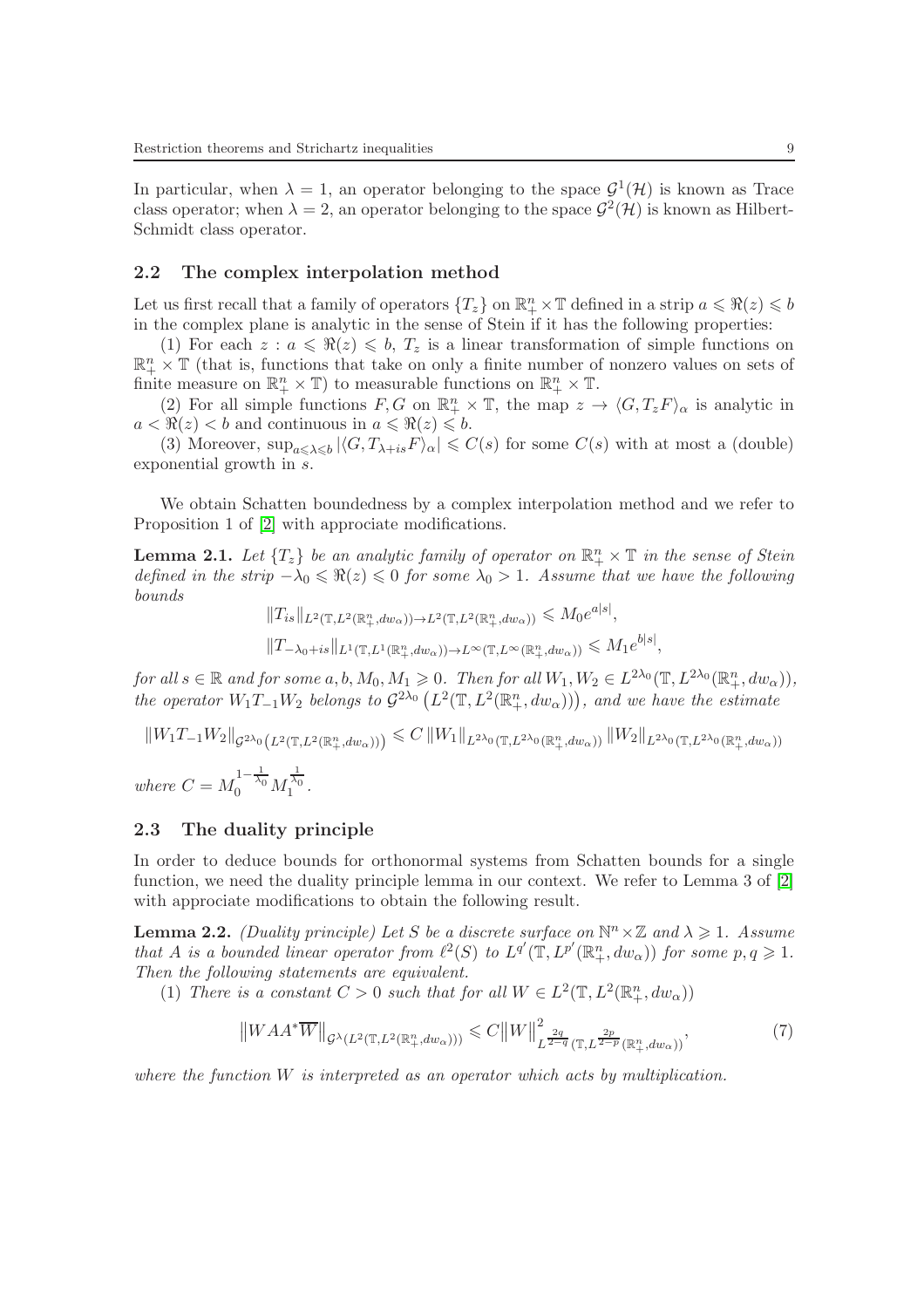(2) There is a constant  $C' > 0$  such that for any orthonormal system  $\left\{ \{\hat{F}_j(\mu, \nu, \alpha)\}_{(\mu, \nu) \in \mathbb{N}^n} \right\}$ j∈J in  $\ell^2(S)$  and any sequence  $(n_j)_{j\in J}$  in  $\mathbb C$ 

$$
\bigg\|\sum_{j\in J}n_j|A\{\{\hat{F_j}(\mu,\nu,\alpha)\}|^2\bigg\|_{L^{\frac{q'}{2}}(\mathbb{T},L^{\frac{p'}{2}}(\mathbb{R}_+^n,dw_\alpha))}\leqslant C'\bigg(\sum_{j\in J}|n_j|^{\lambda'}\bigg)^{\frac{1}{\lambda'}}.
$$

**Remark [2.1](#page-8-0).** Lemma 2.1 and [2.2](#page-8-1) are also valid in the domain  $\mathbb{R}^n_+ \times [-\frac{\pi}{2}]$  $\frac{\pi}{2}, \frac{\pi}{2}$  $\frac{\pi}{2}$ .

## 3 The Schatten boundedness for  $\mathcal{T}_S$

In this section, we apply the complex interpolation method to establish the Schatten boundedness for some  $\lambda_0 > 1$ .

#### 3.1 On general discrete surface

Let S be a discerete surface  $S = \{(\mu, \nu) \in \mathbb{N}^n \times \mathbb{Z} : R(\mu, \nu) = 0\}$ , where  $R(\mu, \nu)$  is a polynomial of degree one,with respect to the counting measue.

For some  $\lambda_0 > 1$  and  $-\lambda_0 \leq \Re(z) \leq 0$ , consider the analytic family of generalized functions  $G_z(\mu, \nu)$  on  $\mathbb{N}^n \times \mathbb{Z}$  defined by

$$
G_z(\mu,\nu):=\gamma(z)R(\mu,\nu)_+^z
$$

where

$$
R(\mu, \nu)^{z}_{+} = \begin{cases} R(\mu, \nu)^{z}, & \text{for } R(\mu, \nu) > 0, \\ 0, & \text{for } R(\mu, \nu) = 0, \end{cases}
$$

and  $\gamma(z)$  is an approciate analytic function.

For a Schwartz class funcion  $\Phi$  on  $\mathbb{N}^n \times \mathbb{Z}$ , we have

$$
\langle G_z, \Phi \rangle := \varphi(z) \sum_{(\mu,\nu) \in \mathbb{N}^n \times \mathbb{Z}} R(\mu, \nu)_+^z \Phi(\mu, \nu)
$$

and

$$
\lim_{z \to -1} \langle G_z, \Phi \rangle = \lim_{z \to -1} \varphi(z) \sum_{(\mu, \nu) \in \mathbb{N}^n \times \mathbb{Z}} R(\mu, \nu)_+^z \Phi(\mu, \nu) = \sum_{(\mu, \nu) \in S} \Phi(\mu, \nu),
$$

where  $\varphi(z)$  has adequate properties according to the type of discrete surface S considered but in all cases it has at most exponential growth at infinity when  $\Re(z) = 0$  and a simple zero at  $z = -1$  which ensures that  $G_{-1} \equiv \delta_S$ . We refer the reader to [\[3\]](#page-16-6) for the distribution calculus of  $R(\mu, \nu)_+^z$ .

Moreover, the family of operators  $T_z$  on  $\mathbb{R}^n_+ \times \mathbb{T}$  is defined by

$$
T_z F(x,t) = \sum_{(\mu,\nu) \in \mathbb{N}^n \times \mathbb{Z}} \hat{F}(\mu,\nu,\alpha) G_z(\mu,\nu) \psi_{\mu}^{\alpha}(x) e^{-it\nu}.
$$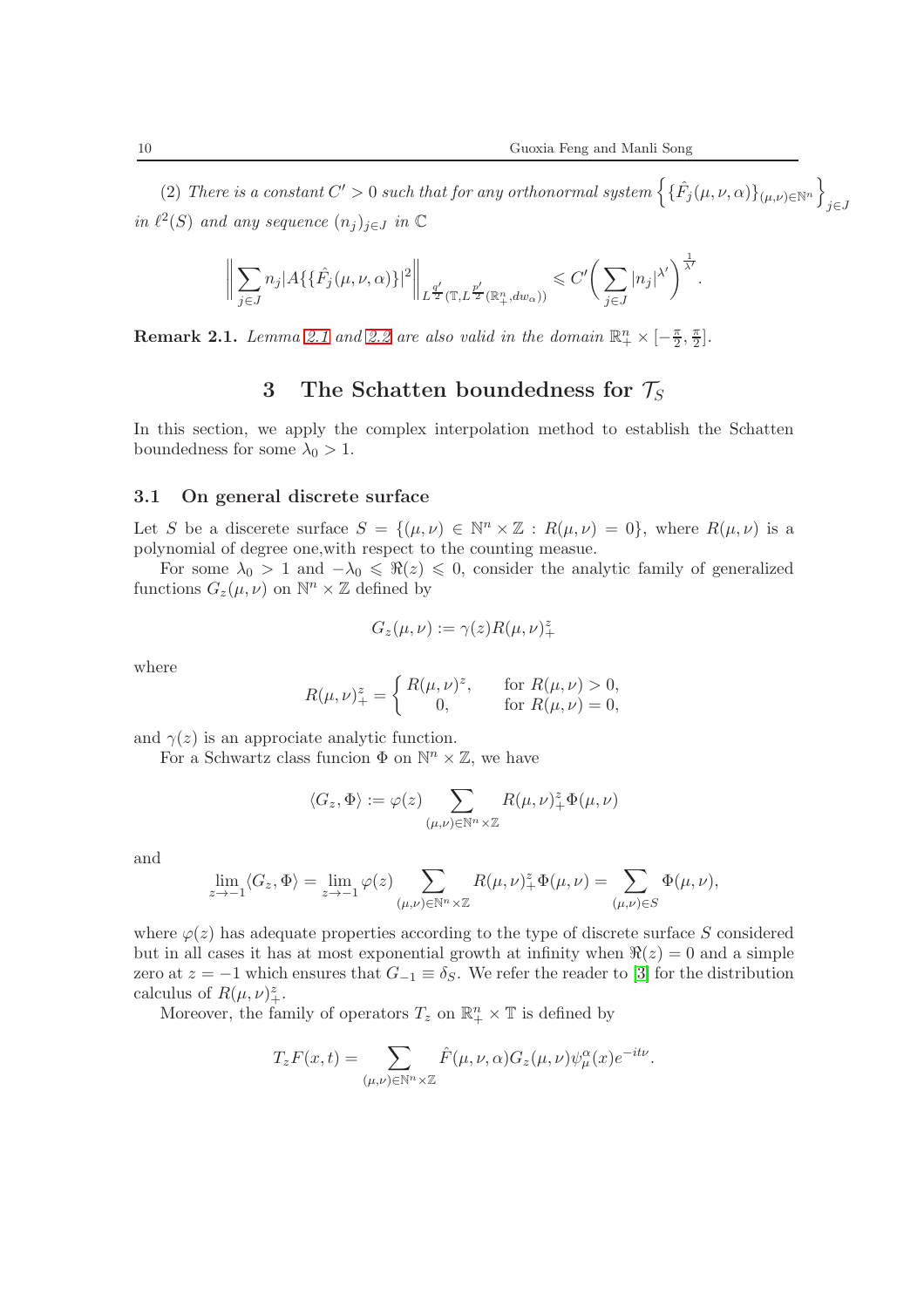Then  ${T_z}$  is an analytic family of operator on  $\mathbb{R}^n_+ \times \mathbb{T}$  in the sense of Stein in the strip  $-\lambda_0 \leq \Re(z) \leq 0$ . We have the identity  $\mathcal{T}_S = T_{-1}$  and

$$
T_z F(x,t) = \frac{1}{2\pi} \sum_{(\mu,\nu) \in \mathbb{N}^n \times \mathbb{Z}} \left( \int_{\mathbb{R}_+^n} \int_{-\pi}^{\pi} F(y,\tau) \psi_{\mu}^{\alpha}(y) e^{i\tau \nu} d\tau dw_{\alpha}(y) \right) G_z(\mu,\nu) \psi_{\mu}^{\alpha}(x) e^{-it\nu}
$$
  
\n
$$
= \frac{1}{2\pi} \int_{\mathbb{R}_+^n} \int_{-\pi}^{\pi} \sum_{(\mu,\nu) \in \mathbb{N}^n \times \mathbb{Z}} \psi_{\mu}^{\alpha}(x) \psi_{\mu}^{\alpha}(y) G_z(\mu,\nu) e^{-i\nu(t-\tau)} F(y,\tau) d\tau dw_{\alpha}(y)
$$
  
\n
$$
= \int_{\mathbb{R}_+^n} \left( K_z^{\alpha}(x,y,\cdot) * F(y,\cdot) \right) (t) dw_{\alpha}(y)
$$
 (8)

where

$$
\mathcal{K}_{z}^{\alpha}(x, y, t) = \frac{1}{2\pi} \sum_{(\mu, \nu) \in \mathbb{N}^{n} \times \mathbb{Z}} \psi_{\mu}^{\alpha}(x) \psi_{\mu}^{\alpha}(y) G_{z}(\mu, \nu) e^{-i\nu t}.
$$

When  $\Re(z) = 0$ , we have

<span id="page-10-0"></span>
$$
||T_{is}||_{L^2(\mathbb{T}, L^2(\mathbb{R}^n_+, dw_\alpha)) \to L^2(\mathbb{T}, L^2(\mathbb{R}^n_+, dw_\alpha))} = ||G_{is}||_{\ell^\infty(\mathbb{N}^n \times \mathbb{Z})} \leqslant |\varphi(is)|,
$$
\n(9)

and using Hölder and Young inequality, we obtain

<span id="page-10-1"></span>
$$
||T_z||_{L^1(\mathbb{T}, L^1(\mathbb{R}^n_+, dw_\alpha))\to L^\infty(\mathbb{T}, L^\infty(\mathbb{R}^n_+, dw_\alpha))} \leq \sup_{x, y \in \mathbb{R}^n_+, t \in \mathbb{T}} |\mathcal{K}^\alpha_z(x, y, t)|. \tag{10}
$$

By Lemma [2.1,](#page-8-0) we immediately obtain the Schatten boundedness of the form [\(7\)](#page-8-2).

<span id="page-10-2"></span>**Lemma 3.1.** Let  $n \geq 1$  and  $S \subseteq \mathbb{N}^n \times \mathbb{Z}$  be a discrete surface. Suppose that for every  $x, y \in \mathbb{R}^n_+$  and  $t \in \mathbb{T}$ ,  $|\mathcal{K}^{\alpha}_z(x, y, t)|$  is uniformly bounded by a constant  $C(s) > 0$ with at most exponential growth in s when  $z = -\lambda_0 + is$  for some  $\lambda_0 > 1$ . Then  $for \ all \ W_1, W_2 \in L^{2\lambda_0}(\mathbb{T}, L^{2\lambda_0}(\mathbb{R}_+^n, dw_\alpha)), \ the \ operator \ W_1\mathcal{T}_S W_2 = W_1T_{-1}W_2 \ belongs \ to$  $\mathcal{G}^{2\lambda_0} \left( L^2(\mathbb{T}, L^2(\mathbb{R}^n_+, dw_\alpha)) \right)$  and we have the estimate

$$
||W_1 \mathcal{T}_S W_2||_{\mathcal{G}^{2\lambda_0}(L^2(\mathbb{T}, L^2(\mathbb{R}_+^n, dw_\alpha)))} \leq C ||W_1||_{L^{2\lambda_0}(\mathbb{T}, L^{2\lambda_0}(\mathbb{R}_+^n, dw_\alpha))} ||W_2||_{L^{2\lambda_0}(\mathbb{T}, L^{2\lambda_0}(\mathbb{R}_+^n, dw_\alpha))},
$$

where  $C > 0$  is independent of  $W_1$  and  $W_2$ .

# **3.2** On the particular surface  $S = \{(\mu, \nu) \in \mathbb{N}^n \times \mathbb{Z} : |\nu| = 2|\mu| + n\}$

From Section [1.3,](#page-4-0) the Strichartz estimates of the Schrödinger equation for the Laguerre operator is closely related to the restriction theorem on  $S = \{(\mu, \nu) \in \mathbb{N}^n \times \mathbb{Z} : |\nu| =$  $2|\mu| + n$ . Thus, we work on this particular surface.

Setting 
$$
\varphi(z) = \frac{1}{\Gamma(z+1)}
$$
 and  $R(\mu, \nu) = \nu - (2|\mu| + n)$ , then we have  

$$
G_z(\mu, \nu) = \frac{1}{\Gamma(z+1)} (\nu - (2|\mu| + n))_+^z.
$$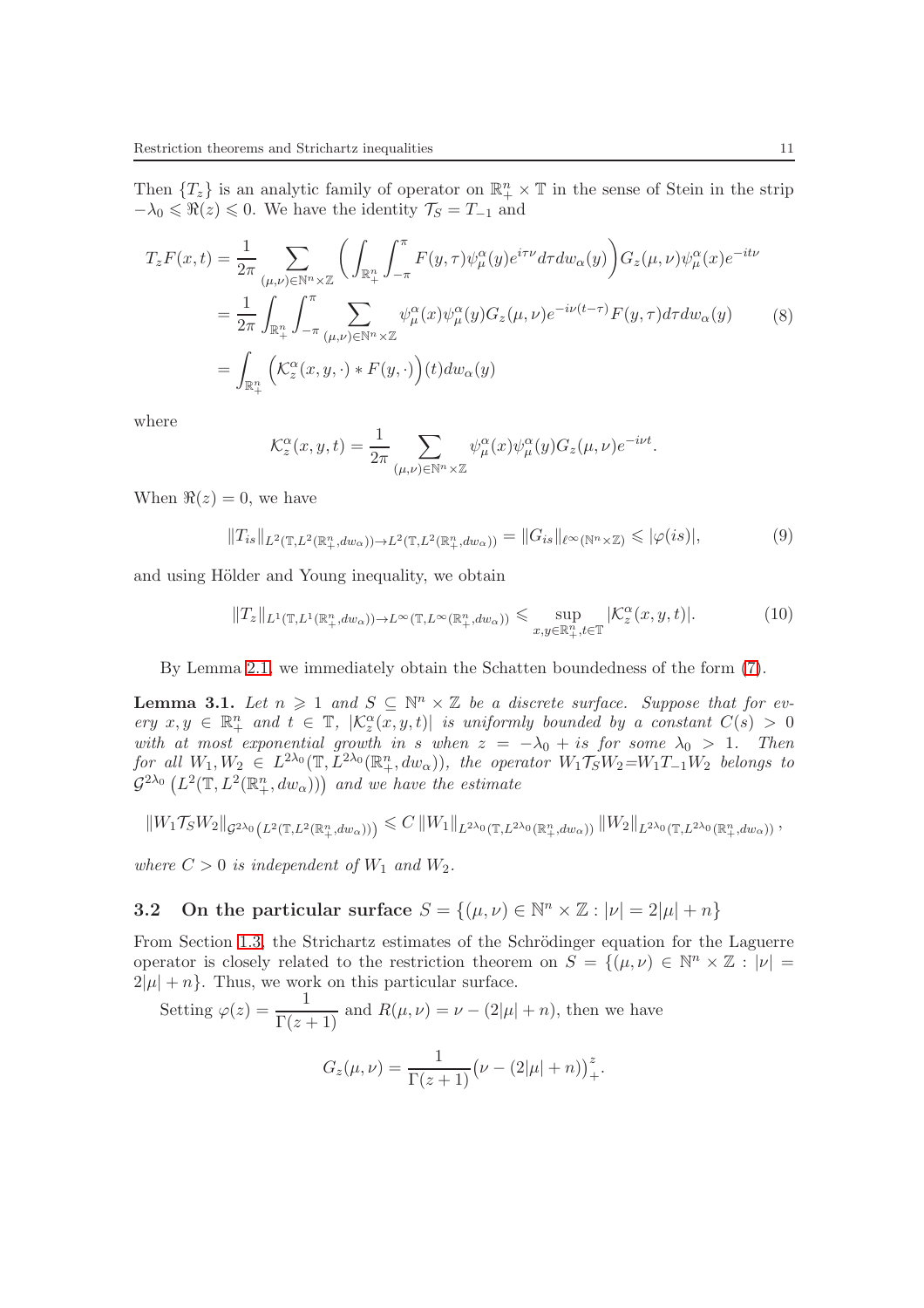For a Schwartz class function  $\Phi$  on  $\mathbb{N}^n \times \mathbb{Z}$ ,

$$
\lim_{z \to -1} \langle G_z, \Phi \rangle = \frac{1}{\Gamma(z+1)} \sum_{\mu, \nu \in S} \Phi(\mu, \nu) (\nu - (2|\mu| + n))_+^z
$$

$$
= \sum_{\mu, \nu \in S} \Phi(\mu, \nu).
$$

Thus,  $G_{-1} = \delta_S$  and

$$
T_zF(x,t) = \int_{\mathbb{R}^n_+} \left( \mathcal{K}^\alpha_z(x,y,\cdot) * F(y,\cdot) \right)(t) d w_\alpha(y).
$$

By computation, we have

<span id="page-11-0"></span>
$$
\mathcal{K}_{z}^{\alpha}(x,y,t) = \frac{1}{2\pi} \sum_{(\mu,\nu)\in\mathbb{N}^{n}\times\mathbb{Z}} \psi_{\mu}^{\alpha}(x)\psi_{\mu}^{\alpha}(y)G_{z}(\mu,\nu)e^{-it\nu}
$$
\n
$$
= \frac{1}{2\pi\Gamma(z+1)} \sum_{(\mu,\nu)\in\mathbb{N}^{n}\times\mathbb{Z}} \psi_{\mu}^{\alpha}(x)\psi_{\mu}^{\alpha}(y)e^{-it\nu}\left(\nu - (2|\mu|+n)\right)_{+}^{z}
$$
\n
$$
= \frac{e^{it\sum_{j=1}^{n}\alpha_{j}}}{2\pi\Gamma(z+1)} \sum_{\mu\in\mathbb{N}^{n}} \left(\psi_{\mu}^{\alpha}(x)\psi_{\mu}^{\alpha}(y)e^{-it(2|\mu|+\sum_{j=1}^{n}\alpha_{j}+n)}\right) \sum_{k=0}^{n} k_{+}^{z}e^{-itk}.
$$
\n
$$
= \frac{e^{it\sum_{j=1}^{n}\alpha_{j}}}{2\pi\Gamma(z+1)} K_{z}^{\alpha}(x,y) \sum_{k=0}^{n} k_{+}^{z}e^{-itk}, \qquad (11)
$$

where the last equality comes from the spectral decomposition of  $e^{-itL_{\alpha}}$ .

In order to obtain a uniformly estimate of the kernel  $\mathcal{K}_z^{\alpha}$ , we need to calculate the series  $\sum_{k=0}^{n} k_{+}^{z} e^{-itk}$ .

<span id="page-11-1"></span>**Lemma 3.2.** (see [\[7,](#page-16-5) [8\]](#page-17-5)) Let  $-\lambda_0 \leq \Re(z) \leq 0$  for some  $\lambda_0 > 1$ . Then the series  $\sum_{k=0}^{\infty}$  $k_+^z e^{-itk}$ is the Fourier seriers of a integrable functions on  $[-\pi, \pi]$  which is of class  $C^{\infty}$  on  $[-\pi, \pi]\setminus$ {0}. Near origin this function has the same singularity as the function whose values are  $\Gamma(z+1)(it)^{-z-1}, i.e.,$ 

$$
\sum_{k=0}^{\infty} k_+^z e^{-itk} \sim \Gamma(z+1)it^{-z-1} + b(t),
$$

where  $b \in C^{\infty}[-\pi, \pi]$ .

When  $\Re(z) = 0$ , from [\(9\)](#page-10-0), we have

<span id="page-11-2"></span>
$$
||T_{is}||_{L^2(\mathbb{T}, L^2(\mathbb{R}^n_+, dw_\alpha)) \to L^2(\mathbb{T}, L^2(\mathbb{R}^n_+, dw_\alpha))} \leqslant |\varphi(is)| = \frac{1}{|\Gamma(1+is)|} \leqslant Ce^{\pi \frac{|s|}{2}}.
$$
 (12)

When  $z = -\lambda_0 + is$ , from [\(10\)](#page-10-1), we know that  $T_z$  is bounded from  $L^1(\mathbb{T}, L^1(\mathbb{R}^n_+, dw_\alpha))$  to  $L^{\infty}(\mathbb{T}, L^{\infty}(\mathbb{R}^n_+, dw_\alpha))$  if  $|\mathcal{K}_z^{\alpha}(x, y, t)|$  is uniformly bounded for each  $x, y \in \mathbb{R}^n_+$  and  $t \in \mathbb{T}$ .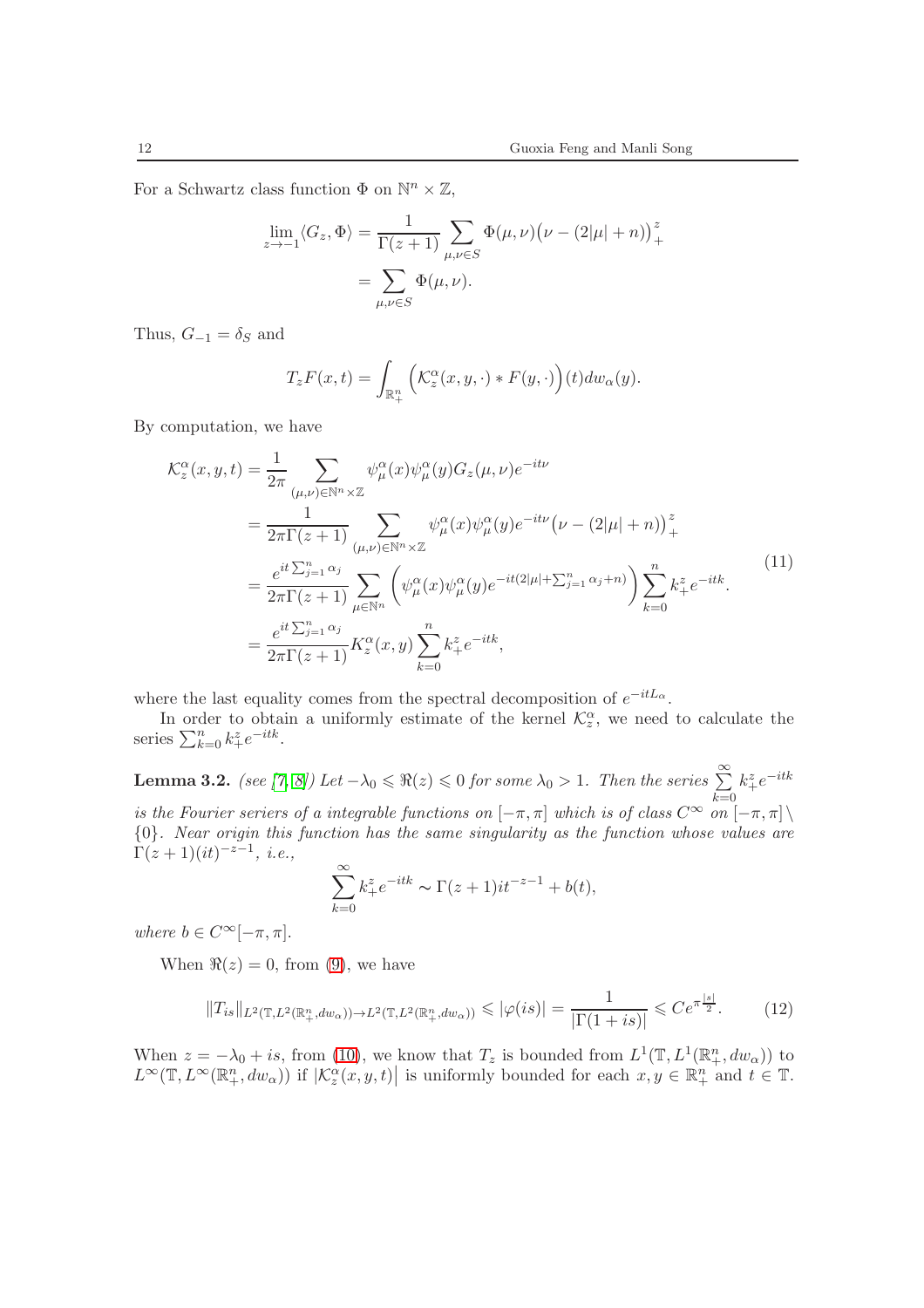Since it follows from [\(1\)](#page-2-0), [\(11\)](#page-11-0) and Lamma [3.2](#page-11-1) that

<span id="page-12-3"></span>
$$
\left| \mathcal{K}_z^{\alpha}(x, y, t) \right| = \left| \frac{K_z^{\alpha}(x, y)}{2\pi \Gamma(z+1)} \sum_{k=0}^n k_+^z e^{-itk} \right|
$$
  

$$
\leq \frac{C}{|t|^{Re(z+n+\sum_{j=1}^n \alpha_j + 1)}}, \forall x, y \in \mathbb{R}_+^n, \forall t \in \mathbb{T}.
$$
 (13)

Therefore, for every  $x, y \in \mathbb{R}^n_+$  and  $t \in \mathbb{T}$ ,  $|\mathcal{K}_z^{\alpha}(x, y, t)|$  is uniformly bounded if  $\Re(z) =$  $-(n + \sum_{j=1}^{n} \alpha_j + 1).$ 

Choosing  $\lambda_0 = n + \sum_{j=1}^n \alpha_j + 1 > 1$  and then we have

<span id="page-12-0"></span>
$$
||T_{-\lambda_0+is}||_{L^1(\mathbb{T},L^1(\mathbb{R}^n_+,dw_\alpha))\to L^\infty(\mathbb{T},L^\infty(\mathbb{R}^n_+,dw_\alpha))} \leq \sup_{x,y\in\mathbb{R}^n_+,t\in\mathbb{T}}|\mathcal{K}^\alpha_{-\lambda_0+is}(x,y,t)| \leq C. \tag{14}
$$

Now the Schatten boundedness comes out from Theorem [3.1,](#page-10-2) [\(12\)](#page-11-2) and [\(14\)](#page-12-0).

<span id="page-12-1"></span>**Theorem 3.1.** (Schatten bound for the extension operator) Let  $S = \{(\mu, \nu) \in \mathbb{N}^n \times \mathbb{Z} :$  $|\nu| = 2|\mu| + n$  be the discrete surface on  $\mathbb{N}^n \times \mathbb{Z}$  and  $\lambda_0 = n + \sum_{j=1}^n \alpha_j + 1$ . Then  $for \ all \ W_1, W_2 \in L^{2\lambda_0}(\mathbb{T}, L^{2\lambda_0}(\mathbb{R}_+^n, dw_\alpha)), \ the \ operator \ W_1\mathcal{T}_S W_2 = W_1\mathcal{T}_{-1}W_2 \ belongs \ to$  $\mathcal{G}^{2\lambda_0} \left( L^2(\mathbb{T}, L^2(\mathbb{R}^n_+, dw_\alpha)) \right)$  and we have the estimate

 $\|W_{1}\mathcal{T}_{S}W_{2}\|_{\mathcal{G}^{2\lambda_{0}}(L^{2}(\mathbb{T},L^{2}(\mathbb{R}_{+}^{n},dw_{\alpha})))} \leqslant C\left\|W_{1}\right\|_{L^{2\lambda_{0}}(\mathbb{T},L^{2\lambda_{0}}(\mathbb{R}_{+}^{n},dw_{\alpha}))}\left\|W_{2}\right\|_{L^{2\lambda_{0}}(\mathbb{T},L^{2\lambda_{0}}(\mathbb{R}_{+}^{n},dw_{\alpha}))}.$ 

## 4 Restriction theorems and Strichartz inequalities for orthonomal functions

Let  $S = \{(\mu, \nu) \in \mathbb{N}^n \times \mathbb{Z} : |\nu| = 2|\mu| + n\}$  be the discrete surface on  $\mathbb{N}^n \times \mathbb{Z}$  and  $\lambda_0 = n + \sum_{j=1}^n \alpha_j + 1$ . From Theorem [3.1,](#page-12-1) we have

<span id="page-12-2"></span>
$$
\|W_1 \mathcal{E}_S \left(\mathcal{E}_S\right)^* W_2\|_{\mathcal{G}^{2\lambda_0}\left(L^2(\mathbb{T}, L^2(\mathbb{R}^n_+, dw_\alpha))\right)}\leq C \|W_1\|_{L^{2\lambda_0}(\mathbb{T}, L^{2\lambda_0}(\mathbb{R}^n_+, dw_\alpha))} \|W_2\|_{L^{2\lambda_0}(\mathbb{T}, L^{2\lambda_0}(\mathbb{R}^n_+, dw_\alpha))}.
$$
\n(15)

Taking  $A = \mathcal{E}_S$ , by Theorem [1.1,](#page-6-0) [\(15\)](#page-12-2) and Lemma [2.2,](#page-8-1) we have the restriction theorem for the system of orthonomal functions.

**Theorem 4.1.** (Restriction estimates for orthonormal functions-diagonal case) Let  $n \geq 1$ and  $S = \{(\mu, \nu) \in \mathbb{N}^n \times \mathbb{Z} : |\nu| = 2|\mu| + n\}$ . For any (possible infinity) orthonormal system  $\left\{\{\hat{F}_j(\mu,\nu,\alpha)\}_{(\mu,\nu)\in\mathbb{N}^n\times\mathbb{Z}}\right\}$  $j \in J$  in  $\ell^2(S)$  and any sequence  $\{n_j\}_{j \in J}$  in  $\mathbb C$ 

$$
\left\| \sum_{j \in J} n_j |\mathcal{E}_S \{ \{\hat{F}_j(\mu, \nu, \alpha)\}|^2 \right\|_{L^{1+\frac{1}{n+\sum_{j=1}^n \alpha_j}}(\mathbb{T}, L)^{1+\frac{1}{n+\sum_{j=1}^n \alpha_j}}(\mathbb{R}^n_+, dw_\alpha))}
$$
  
\$\leq C \left( \sum\_j |n\_j|^{\frac{2(n+\sum\_{j=1}^n \alpha\_j+1)}{2(n+\sum\_{j=1}^n \alpha\_j)+1}} \right)^{\frac{2(n+\sum\_{j=1}^n \alpha\_j)}{2(n+\sum\_{j=1}^n \alpha\_j+1)}},

where  $C > 0$  is independent of  $\left\{ \{\hat{F}_j(\mu, \nu, \alpha)\}_{(\mu, \nu) \in \mathbb{N}^n \times \mathbb{Z}} \right\}$  $\int \int$  and  $\{n_j\}_{j\in J}$ .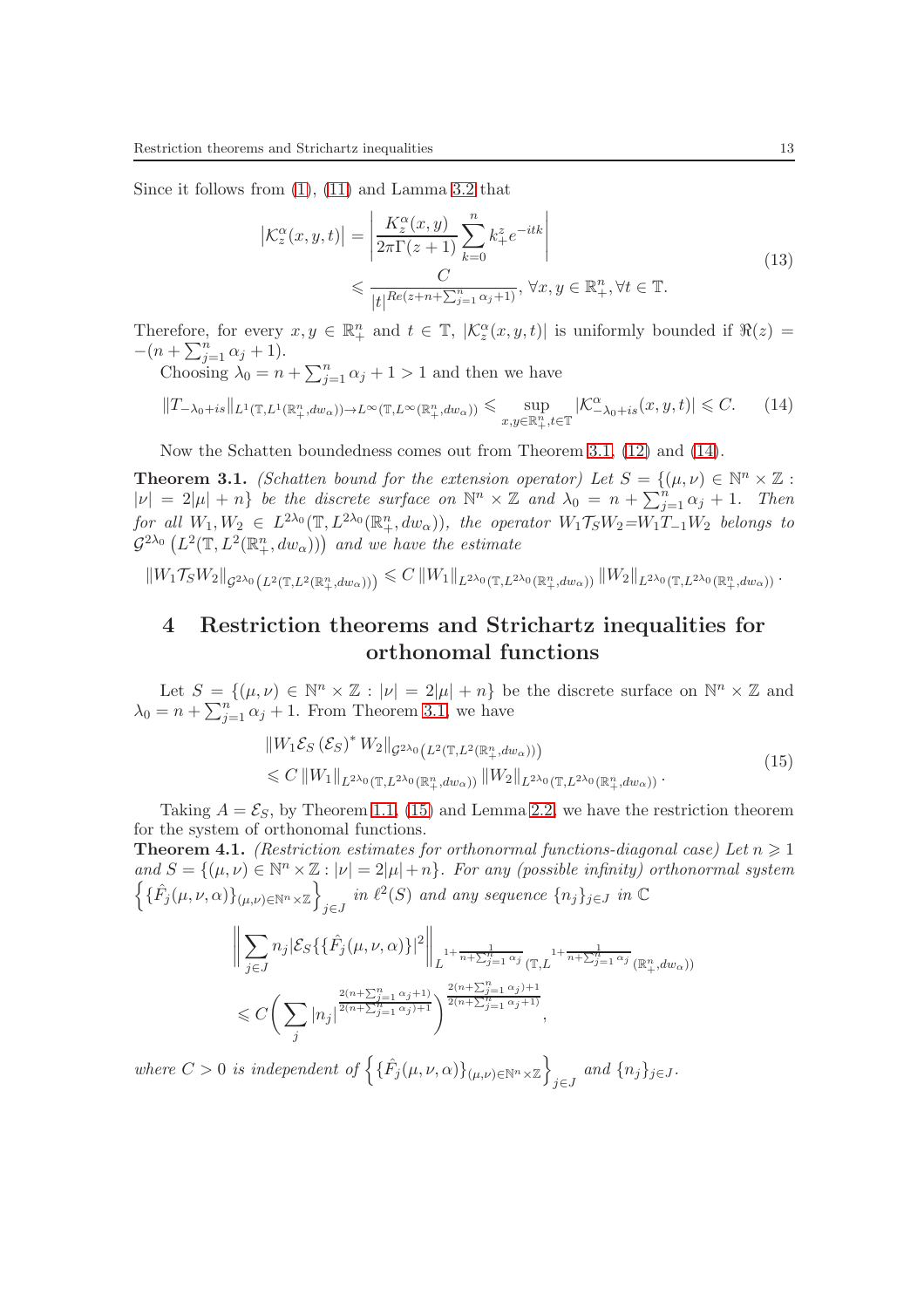By [\(6\)](#page-5-1), we generalize the Strichartz inequality involving systems of orthonormal functions.

<span id="page-13-1"></span>**Theorem 4.2.** (Strichartz inequalities for orthonormal functions-diagonal case) Let  $n \geq$ 1. For any (possible infinity) orthonormal system  ${f_j}_{j\in J}$  in  $L^2(\mathbb{R}^n_+,dw_\alpha)$  and any sequence  $(n_j)_{j\in J}$  in  $\mathbb{C}$ , we have

$$
\left\| \sum_{j \in J} n_j |e^{-itL_{\alpha}} f_j|^2 \right\|_{L^{1+\frac{1}{n+\sum_{j=1}^n \alpha_j}}(\mathbb{T}, L^{\frac{1}{n+\sum_{j=1}^n \alpha_j}}(\mathbb{R}^n_+, dw_\alpha))}
$$
  

$$
\leq C \bigg( \sum_j |n_j|^{\frac{2(n+\sum_{j=1}^n \alpha_j+1)}{2(n+\sum_{j=1}^n \alpha_j)+1}} \bigg)^{\frac{2(n+\sum_{j=1}^n \alpha_j)}{2(n+\sum_{j=1}^n \alpha_j+1)}},
$$

where  $C > 0$  is independent of  $\{f_i\}_{i \in J}$  and  $\{n_i\}_{i \in J}$ .

To obtain the Strichartz inequality for the general case, we prove the following Schatten boundedness.

<span id="page-13-0"></span>**Lemma 4.1.** (General Schatten bound for the extension operator) Let  $S = \{(\mu, \nu) \in$  $\mathbb{N}^n \times \mathbb{Z} : |\nu| = 2|\mu| + n$ . Then for any  $p, q \geq 1$  satisfying

$$
\frac{1}{q} + \frac{n + \sum_{j=1}^{n} \alpha_j}{p} = \frac{1}{2}, \quad 2(n + \sum_{j=1}^{n} \alpha_j) + 1 < p \leq 2(n + \sum_{j=1}^{n} \alpha_j + 1),
$$

we have

$$
||W_1 \mathcal{T}_S W_2||_{\mathcal{G}^p(L^2(\mathbb{T}, L^2(\mathbb{R}_+^n, dw_\alpha)))} \leq C ||W_1||_{L^q(\mathbb{T}, L^p(\mathbb{R}_+^n, dw_\alpha))} ||W_2||_{L^q(\mathbb{T}, L^p(\mathbb{R}_+^n, dw_\alpha))},
$$

for all  $W_1, W_2 \in L^q(\mathbb{T}, L^p(\mathbb{R}^n_+, dw_\alpha)),$  where  $C > 0$  is independent of  $W_1, W_2$ .

**Proof.** For  $0 < \lambda < \lambda_0 = n + \sum_{j=1}^n \alpha_j$ , the operator  $T_{-\lambda+is}$  is an integral operator with kernel  $\mathcal{K}^{\alpha}_{-\lambda+is}(x,t,t-\tau)$  defined in [\(11\)](#page-11-0), Applying the Hardy-Littlewood-Sobolev inequality along with [\(12\)](#page-11-2) and [\(13\)](#page-12-3), we have

$$
||W_{1}^{\lambda-is}T_{-\lambda+is}W_{2}^{\lambda-is}||_{\mathcal{G}^{2}(L^{2}([-\frac{\pi}{2},\frac{\pi}{2}],L^{2}(\mathbb{R}_{+}^{n},dw_{\alpha})))
$$
\n
$$
=\int_{-\frac{\pi}{2}}^{\frac{\pi}{2}}\int_{-\frac{\pi}{2}}^{\frac{\pi}{2}}\int_{\mathbb{R}_{+}^{2n}}^{\frac{\pi}{2}}|W_{1}(x,t)|^{2\lambda}|K_{-\lambda+is}^{\alpha}(x,y,t-\tau)|^{2}|W_{2}(y,\tau)|^{2\lambda}dxdydt\tau
$$
\n
$$
\leq C\int_{-\frac{\pi}{2}}^{\frac{\pi}{2}}\int_{-\frac{\pi}{2}}^{\frac{\pi}{2}}\int_{\mathbb{R}_{+}^{2n}}^{\frac{\pi}{2}}\frac{|W_{1}(x,t)|^{2\lambda}|W_{2}(y,\tau)|^{2\lambda}}{|t-\tau|^{2(n+\sum_{j=1}^{n}\alpha_{j}+1)-2\lambda}dxdydt\tau
$$
\n
$$
\leq C\int_{-\frac{\pi}{2}}^{\frac{\pi}{2}}\int_{-\frac{\pi}{2}}^{\frac{\pi}{2}}\frac{||W_{1}(\cdot,t)||_{L^{2\lambda}(\mathbb{R}_{+}^{n},dw_{\alpha})}||W_{2}(\cdot,\tau)||_{L^{2\lambda}(\mathbb{R}_{+}^{n},dw_{\alpha})}^{2\lambda}dtd\tau
$$
\n
$$
\leq C||W_{1}||^{2\lambda} \sum_{L}\frac{2\lambda}{\lambda-n-\sum_{j=1}^{n}\alpha_{j}}\frac{||W_{2}||_{L^{2\lambda}(\mathbb{R}_{+}^{n},dw_{\alpha})}||W_{2}||^{2\lambda}}{|t-\tau|^{2(n+\sum_{j=1}^{n}\alpha_{j}+1)-2\lambda}dtd\tau}
$$
\n
$$
||W_{2}||^{2\lambda} \sum_{L}\frac{2\lambda}{\lambda-n-\sum_{j=1}^{n}\alpha_{j}}\frac{||W_{2}||_{L^{2\lambda}(\mathbb{R}_{+}^{n},dw_{\alpha})}||W_{2}||^{2\lambda} \sum_{L}\frac{2\lambda}{\lambda-n-\sum_{j=1}^{n}\alpha_{j}}\frac{(-\frac{\pi}{2},\frac{\pi}{2}],L^{2\lambda}(\mathbb{R}_{+}^{n},dw_{\alpha})}{|\alpha-\alpha|}
$$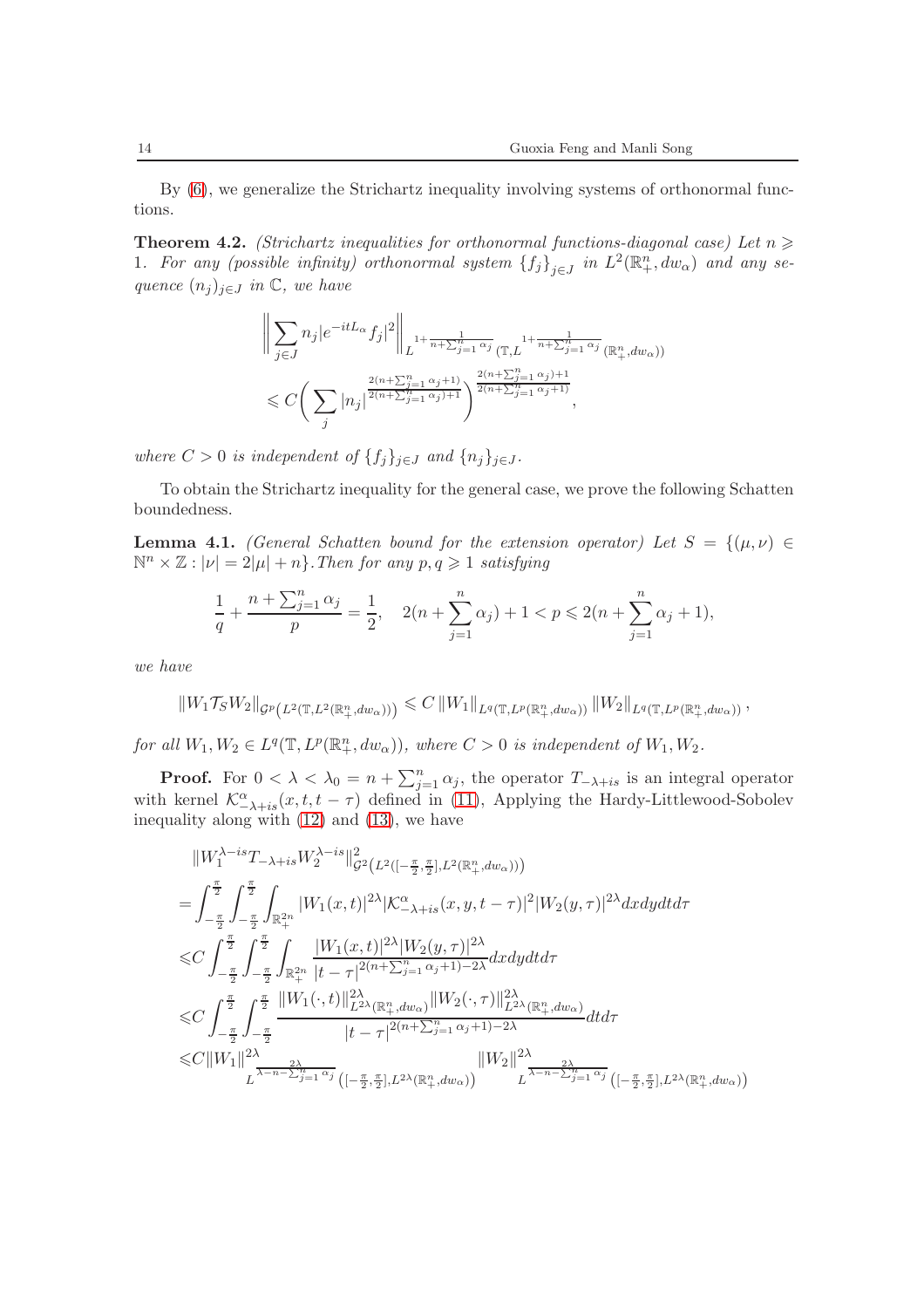where required  $0 \leq 2(n + \sum_{j=1}^n \alpha_j + 1) - 2\lambda < 1$ , that is  $2(n + \sum_{j=1}^n \alpha_j) + 1 < 2\lambda \leq$  $2(n + \sum_{j=1}^{n} \alpha_j + 1)$ . By Theorem 2.9 of [\[9\]](#page-17-6) and the identity  $\mathcal{T}_S = T_{-1}$ , we have

<span id="page-14-2"></span>
$$
||W_{1}\mathcal{T}_{S}W_{2}||_{\mathcal{G}^{2\lambda}(L^{2}([-\frac{\pi}{2},\frac{\pi}{2}],L^{2}(\mathbb{R}_{+}^{n},dw_{\alpha})))} = ||W_{1}T_{-1}W_{2}||_{\mathcal{G}^{2\lambda}(L^{2}([-\frac{\pi}{2},\frac{\pi}{2}],L^{2}(\mathbb{R}_{+}^{n},dw_{\alpha})))}
$$
  
\n
$$
\leq C||W_{1}||_{L^{\frac{2\lambda}{\lambda-n-\sum_{j=1}^{n}\alpha_{j}}}([-\frac{\pi}{2},\frac{\pi}{2}],L^{2\lambda}(\mathbb{R}_{+}^{n},dw_{\alpha}))}||W_{2}||_{L^{\frac{2\lambda}{\lambda-n-\sum_{j=1}^{n}\alpha_{j}}}([-\frac{\pi}{2},\frac{\pi}{2}],L^{2\lambda}(\mathbb{R}_{+}^{n},dw_{\alpha})).
$$
\n(16)

By Lemma [2.2,](#page-8-1) we have

<span id="page-14-0"></span>
$$
\left\| \sum_{j \in J} n_j \left| \mathcal{E}_S \{ \{\hat{F}_j(\mu, \nu, \alpha)\} \right|^2 \right\|_{L^{\frac{\lambda}{n + \sum_{j=1}^n \alpha_j}} \left( [-\frac{\pi}{2}, \frac{\pi}{2}], L^{\frac{\lambda}{\lambda - 1}}(\mathbb{R}_+^n, dw_\alpha) \right)}
$$
\n
$$
\leq C \bigg( \sum_j |n_j|^{(2\lambda)'} \bigg)^{(2\lambda)'} ,
$$
\n(17)

for any orthonormal system  $\left\{ \{\hat{F}_j(\mu,\nu,\alpha)\}_{(\mu,\nu)\in\mathbb{N}^n\times\mathbb{Z}}\right\}$  $\int_{j\in J}$  in  $\ell(S)$  and  $\{n_j\}_{j\in J}$  in  $\mathbb{C}$ , which is equivalent to

<span id="page-14-1"></span>
$$
\left\| \sum_{j \in J} n_j |e^{-itL_{\alpha}} f_j|^2 \right\|_{L^{\frac{\lambda}{n+\sum_{j=1}^n \alpha_j}} ([-\frac{\pi}{2}, \frac{\pi}{2}], L^{\frac{\lambda}{\lambda-1}}(\mathbb{R}_+^n, dw_\alpha))}
$$
\n
$$
\leq C \bigg( \sum_j |n_j|^{(2\lambda)'} \bigg)^{(2\lambda)'},
$$
\n(18)

for any orthonormal system  $\{f_j\}_{j\in J}$  in  $L^2(\mathbb{R}^n_+, dw_\alpha)$  and  $\{n_j\}_{j\in J}$  in  $\mathbb{C}$ .

Note that  $|e^{-itL_{\alpha}} f_j|$  is periodic with period  $\pi$ , so [\(17\)](#page-14-0) and [\(18\)](#page-14-1) are also valid for the domain  $\mathbb{R}^n_+ \times \mathbb{T}$ . Using Lemma [2.2](#page-8-1) again, [\(16\)](#page-14-2) holds true also for the domain  $\mathbb{R}^n_+ \times \mathbb{T}$ .

Now we are ready to establish the restriction theorem for systems of orthonormal functions.

<span id="page-14-3"></span>**Theorem 4.3.** (Restriction estimates for orthonormal functions-general case) If  $p, q, n \geq$ 1 such that

$$
1 \leqslant p < \frac{2(n + \sum_{j=1}^{n} \alpha_j) + 1}{2(n + \sum_{j=1}^{n} \alpha_j) - 1} \quad \text{and} \quad \frac{1}{q} + \frac{n + \sum_{j=1}^{n} \alpha_j}{p} = n + \sum_{j=1}^{n} \alpha_j.
$$

For any (possible infinity) orthonormal system  $\left\{\{\hat{F}_j(\mu,\nu,\alpha)\}_{(\mu,\nu)\in\mathbb{N}^n\times\mathbb{Z}}\right\}$  $_{j\in J}$  in  $\ell^2(S)$  and any sequence  $\{n_j\}_{j\in J}$  in  $\mathbb{C}$ , we have

<span id="page-14-4"></span>
$$
\left\| \sum_{j \in J} n_j |\mathcal{E}_S \{ \{\hat{F}_j(\mu, \nu, \alpha)\}|^2 \right\|_{L^q(\mathbb{T}, L^p(\mathbb{R}^n_+, dw_\alpha))} \leq C \bigg( \sum_j |n_j|^{\frac{2p}{p+1}} \bigg)^{\frac{p+1}{2p}}, \tag{19}
$$

where  $C > 0$  is independent of  $\left\{ \{\hat{F}_j(\mu, \nu, \alpha)\}_{(\mu, \nu) \in \mathbb{N}^n \times \mathbb{Z}} \right\}$  $\int \int$  and  $\{n_j\}_{j\in J}$ .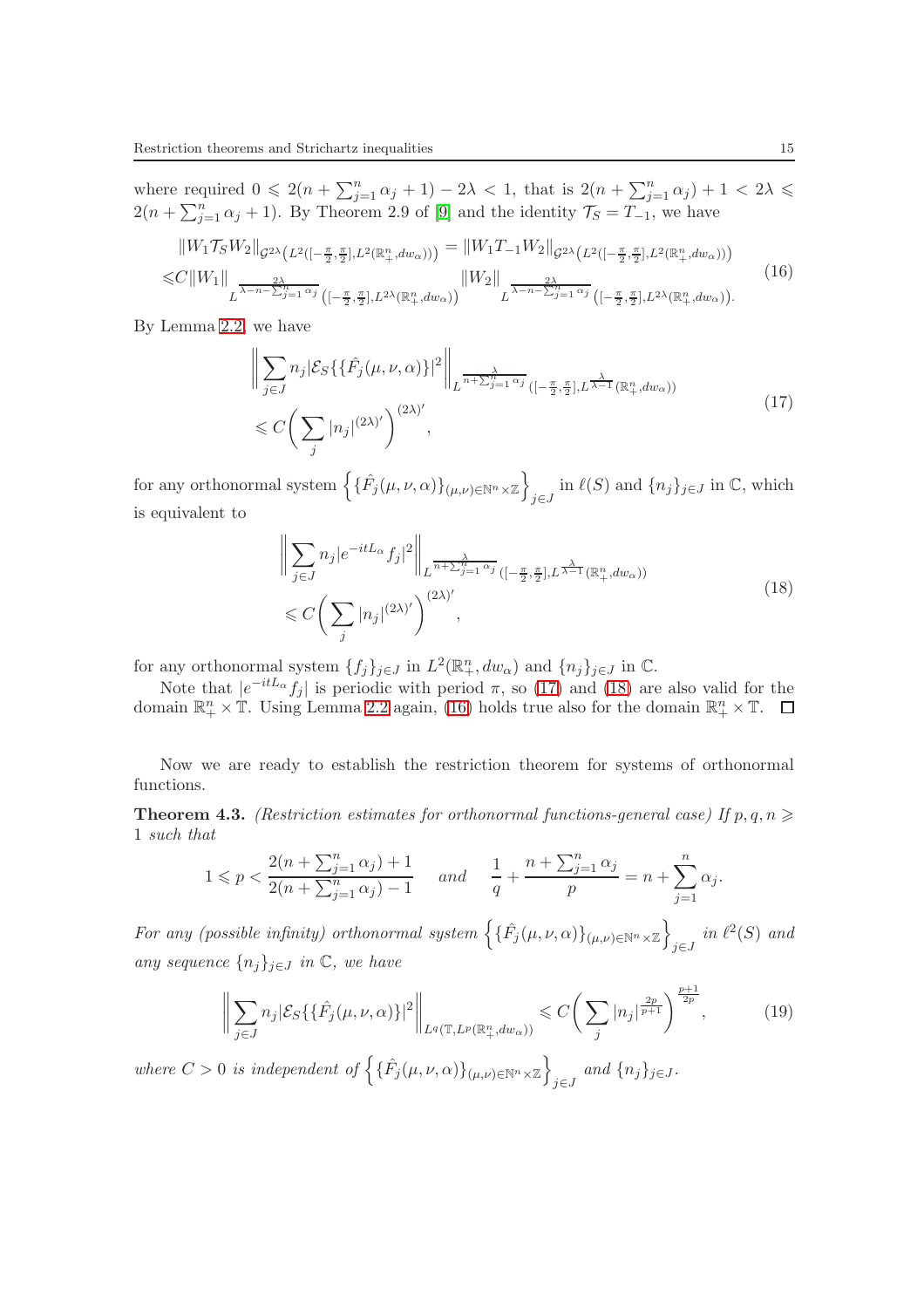**Proof Theorem [4.3.](#page-14-3)** When  $(p, q) = (1, \infty)$ , it follows immediately from the fact that the operator  $e^{-itL_{\alpha}}$  is unitary

$$
\bigg\|\sum_{j\in J} n_j|e^{-itL_{\alpha}}f_j|^2\bigg\|_{L^{\infty}(\mathbb{T},L^1(\mathbb{R}^n_+,dw_{\alpha}))} \leqslant \sum_j|n_j|,
$$

for any (possible infinity) system  $\{f_j\}_{j\in J}$  of orthonormal functions in  $L^2(\mathbb{R}^n_+, dw_\alpha)$  and any coefficients  $\{n_j\}_{j\in J}$  in  $\mathbb C$ . It is equivalent to

$$
\bigg\|\sum_{j\in J}n_j\big|\mathcal{E}_S\{\{\hat{F}_j(\mu,\nu,\alpha)\}\big|^2\bigg\|_{L^\infty(\mathbb{T},L^1(\mathbb{R}^n_+,dw_\alpha))}\leqslant \sum_j|n_j|,
$$

for any (possible infinity) orthonormal system  $\left\{\{\hat{F}_j(\mu,\nu,\alpha)\}_{(\mu,\nu)\in\mathbb{N}^n\times\mathbb{Z}}\right\}$  $j\in J$  in  $\ell^2(S)$  and any sequence  $\{n_j\}_{j\in J}$  in  $\mathbb{C}$ .

By Theorem [1.1,](#page-6-0) Lemma [2.2](#page-8-1) and Lemma [4.1,](#page-13-0) we prove that the inequality [\(19\)](#page-14-4) holds for  $p, q \geqslant 1$  satisfying

$$
1 + \frac{1}{n + \sum_{j=1}^{n} \alpha_j} \leqslant p < \frac{2(n + \sum_{j=1}^{n} \alpha_j) + 1}{2(n + \sum_{j=1}^{n} \alpha_j) - 1} \quad \text{and} \quad \frac{1}{q} + \frac{n + \sum_{j=1}^{n} \alpha_j}{p} = n + \sum_{j=1}^{n} \alpha_j.
$$

Combined with  $(p, q) = (1, \infty)$  and the diagonal case  $(p, q) = (1 + \frac{1}{n + \sum_{j=1}^{n} \alpha_j}, 1 + \frac{1}{n + \sum_{j=1}^{n} \alpha_j})$ in Theorem [4.2,](#page-13-1) by interpolation, we obtain our desired estimates.

At the same time, we also obtain the Strichartz inequalities for the system of orthonormal functions.

<span id="page-15-1"></span>**Theorem 4.4.** (Strichartz inequalities for orthonormal functions-general case) If p, q, n  $\geq$ 1 such that

$$
1 \leqslant p < \frac{2(n + \sum_{j=1}^{n} \alpha_j) + 1}{2(n + \sum_{j=1}^{n} \alpha_j) - 1} \quad \text{and} \quad \frac{1}{q} + \frac{n + \sum_{j=1}^{n} \alpha_j}{p} = n + \sum_{j=1}^{n} \alpha_j
$$

Then for any (possible infinity) system  $\{f_j\}_{j\in J}$  of orthonormal functions in  $L^2(\mathbb{R}^n_+, dw_\alpha)$ and any coefficients  $\{n_j\}_{j\in J}$  in  $\mathbb{C}$ , we have

<span id="page-15-0"></span>
$$
\left\| \sum_{j \in J} n_j |e^{-itL_{\alpha}} f_j|^2 \right\|_{L^q(\mathbb{T}, L^p(\mathbb{R}^n_+, dw_\alpha))} \leqslant C \bigg( \sum_j |n_j|^{\frac{2p}{p+1}} \bigg)^{\frac{p+1}{2p}}, \tag{20}
$$

where  $C > 0$  is independent of  $\{f_j\}_{j \in J}$  and  $\{n_j\}_{j \in J}$ .

The inequality [\(20\)](#page-15-0) can be also rewritten in a convenient form in terms of the operator

$$
\gamma_0 := \sum_{j=0} n_j |f_j\rangle_\alpha \langle f_j|
$$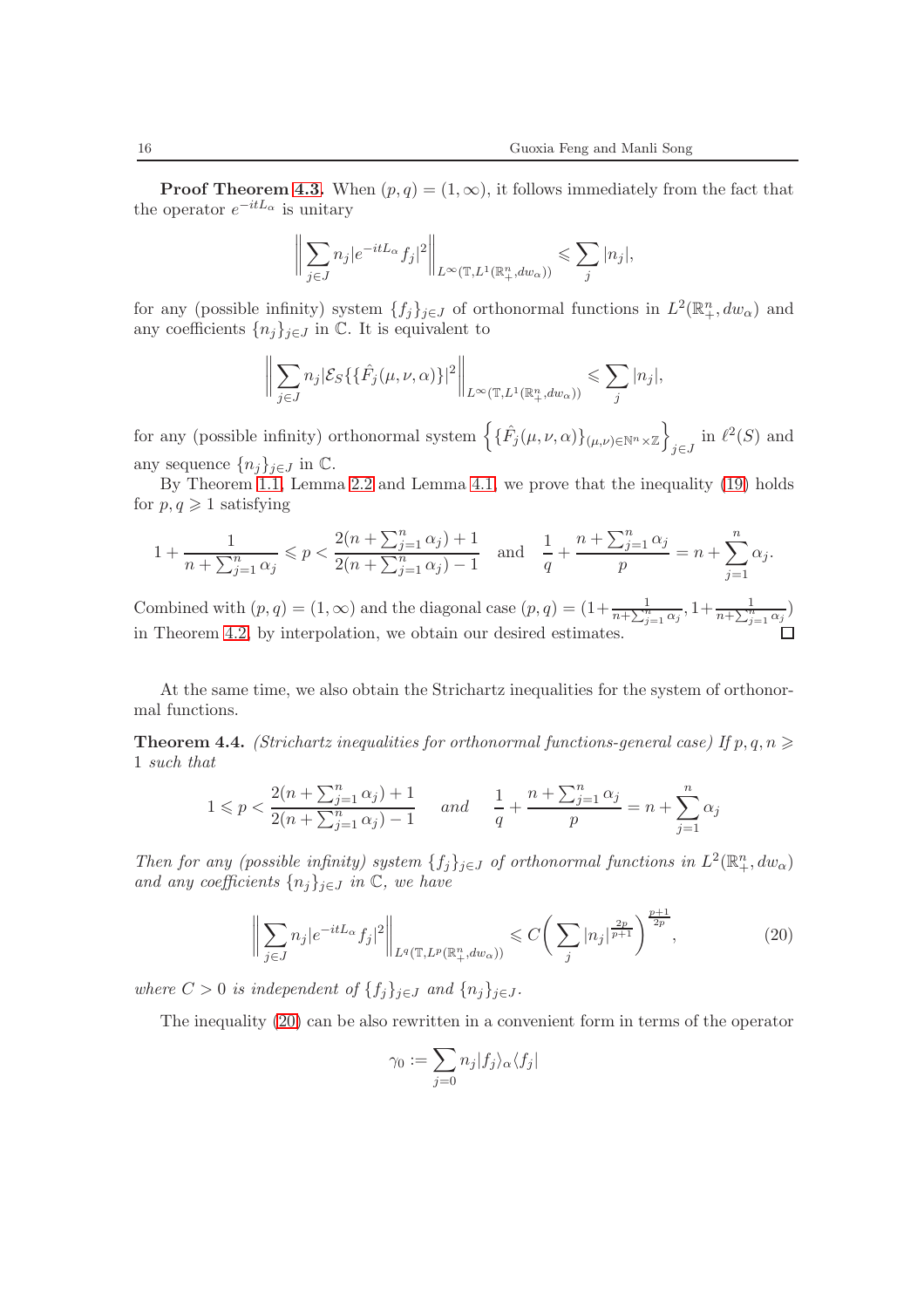which acts on  $L^2(\mathbb{R}^n_+, dw_\alpha)$ . Here we use the Dirac's notation  $|g\rangle_\alpha\langle h|$  for the rank-one operator  $f \mapsto \langle h, f \rangle_{\alpha} g$ . For such  $\gamma_0$ , define

$$
\gamma(t) := e^{-itL_{\alpha}} \gamma_0 e^{itL_{\alpha}} = \sum_{j=0} n_j |e^{-itL_{\alpha}} f_j \rangle_{\alpha} \langle e^{-itL_{\alpha}} f_j |.
$$

The density of  $\gamma(t)$  is given by

$$
\rho_{\gamma(t)}:=\sum_{j=0}n_j|e^{-itL_{\alpha}}f_j|^2.
$$

The inequality [\(20\)](#page-15-0) is equivalent to

$$
\|\rho_\gamma\|_{L^q(\mathbb{T},L^p(\mathbb{R}^n_+,dw_\alpha))} \leqslant C \|\gamma_0\|_{\mathcal{G}^{\frac{2p}{p+1}}(L^2(\mathbb{R}^n_+,dw_\alpha))}.
$$

Finally, as an application of Theorem [4.4,](#page-15-1) we can obtain the global well-posedness for the Laguerre-Hartree equation in Schatten space using the same method as the proof of Theorem 14 in [\[2\]](#page-16-4).

**Theorem 4.5.** Let  $w \in L^p(\mathbb{R}^n_+, dw_\alpha)$ . Under the same hypotheses as Theorem [4.4,](#page-15-1) for any  $\gamma_0 \in \mathcal{G}^{\frac{2p}{p+1}}(L^2(\mathbb{R}^n_+,dw_\alpha))$ , there exists a unique  $\gamma \in C^0_t(\mathbb{T},\mathcal{G}^{\frac{2p}{p+1}}(L^2(\mathbb{R}^n_+,dw_\alpha)))$  satisfying  $\rho_{\gamma} \in L^q(\mathbb{T}, L^p(\mathbb{R}^n_+, dw_{\alpha}))$  and

$$
\begin{cases}\ni\partial_t\gamma = [L_\alpha + w * \rho_\gamma, \gamma] \\
\gamma(0) = \gamma_0.\n\end{cases}
$$

The author declares to have no competing interests.

Acknowledgements The work is supported by the National Natural Science Foundation of China (Grant No. 11371036), the Natural Science Foundation of Shaanxi Province (Grant No. 2020JQ-112) and the Fundamental Research Funds for the Central Universities (Grant No. 3102015ZY068).

#### <span id="page-16-1"></span>References

- <span id="page-16-4"></span>1. R. L. Frank, M. Lewin, E. H. Lieb and R. Seiringer, Strichartz inequality for orthonormal functions, J. Eur. Math. Soc., 2014, 16(7):1507-1526 .
- <span id="page-16-6"></span>2. R. L. Frank and J. Sabin, Restriction theorems for orthonormal functions, Strichartz inequalities, and uniform Sobolev estimates, Amer. J. Math., 2017, 139(6):1649-1691.
- <span id="page-16-2"></span>3. I. M. Gel'fand and G. E. Shilov, Generalized functions. vol. 1: Properties and operations, Translated by Eugene Saletan, Academic Press, New York, 1964.
- <span id="page-16-3"></span>4. M. Lewin, J. Sabin, The Hartree equation for infinitely many particles. II. Dispersion and scattering in 2D, Anal. PDE, 2014, 7(6), 1339-1363.
- <span id="page-16-0"></span>5. M. Lewin, J. Sabin, The Hartree equation for infinitely many particles. I. Well-posedness theory, Comm. Math. Phys., 2015, 334(1), 117-170.
- <span id="page-16-5"></span>6. E. H. Lieb, W. E. Thirring, Bound on kinetic energy of fermions which proves stability of matter, Phys. Rev. Lett., 1975, 35, 687-689.
- 7. S. S. Mondal and J. Swain, Restriction theorem for the Fourier-Hermite transform and solution of the Hermite-Schrödinger operator, 2022, [arXiv:2102.07383.](http://arxiv.org/abs/2102.07383)